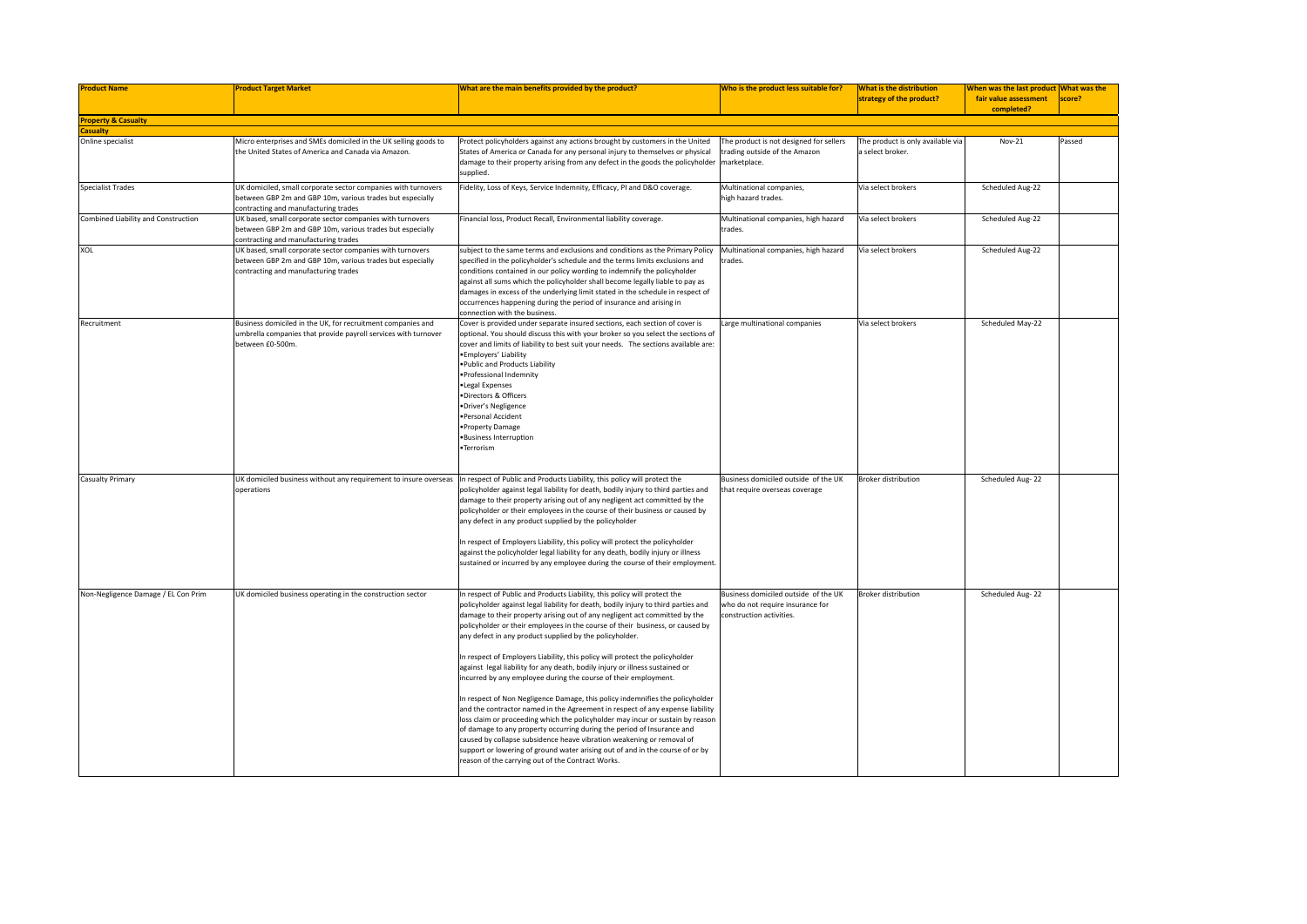| <b>Excess Combined</b>           | UK domiciled business wishing to purchase liability insurance                                                     | In respect of Public and Products Liability, this policy will protect the<br>policyholder against legal liability for death, bodily injury to third parties and<br>damage to their property arising out of any negligent act committed by the<br>policyholder or the policyholder employees in the course of the policyholder<br>business or caused by any defect in any product supplied by the policyholder.<br>In respect of Employers Liability, this policy will protect the policyholder<br>against the policyholder legal liability for any death, bodily injury or illness<br>sustained or incurred by any employee during the course of their employment.<br>In respect of Motor Insurance, this policy will protect the policyholder and the<br>permitted drivers in respect of the policyholder legal liability for death or<br>bodily injury to third parties or damage to third party property arising out of<br>the use of an insured vehicle.                     | Business domiciled outside of the UK | <b>Broker distribution</b> | Scheduled Aug-22 |  |
|----------------------------------|-------------------------------------------------------------------------------------------------------------------|----------------------------------------------------------------------------------------------------------------------------------------------------------------------------------------------------------------------------------------------------------------------------------------------------------------------------------------------------------------------------------------------------------------------------------------------------------------------------------------------------------------------------------------------------------------------------------------------------------------------------------------------------------------------------------------------------------------------------------------------------------------------------------------------------------------------------------------------------------------------------------------------------------------------------------------------------------------------------------|--------------------------------------|----------------------------|------------------|--|
| <b>Multinational Partner</b>     | UK domiciled business wishing to purchase liability insurance with<br>a requirement to insure overseas operations | In respect of Public and Products Liability, this policy will protect the<br>policyholder against the policyholder legal liability for death, bodily injury to<br>third parties and damage to their property arising out of any negligent act<br>committed by the policyholder or the policyholder employees in the course of<br>the policyholder business or caused by any defect in any product supplied by<br>the policyholder.<br>In respect of Employers Liability, this policy will protect the policyholder<br>against the policyholder legal liability for any death, bodily injury or illness<br>sustained or incurred by any employee during the course of their employment.<br>In respect of Motor Insurance, this policy will protect the policyholder and the<br>permitted drivers in respect of the policyholder legal liability for death or<br>bodily injury to third parties or damage to third party property arising out of<br>the use of an insured vehicle. | Business domiciled outside of the UK | <b>Broker distribution</b> | Scheduled Sep-22 |  |
| <b>Excess Combined</b>           | <b>UK domiciled business</b>                                                                                      | In respect of Public and Products Liability, this policy will protect you against<br>your legal liability for death, bodily injury to third parties and damage to their<br>property arising out of any negligent act committed by you or your employees<br>in the course of your business or caused by any defect in any product supplied<br>by you.<br>In respect of Employers Liability, this policy will protect you against your legal<br>liability for any death, bodily injury or illness sustained or incurred by any<br>employee during the course of their employment.<br>In respect of Motor Insurance, this policy will protect you and the permitted<br>drivers in respect of your legal liability for death or bodily injury to third parties<br>or damage to third party property arising out of the use of an insured vehicle.                                                                                                                                    | Business domiciled outside of the UK | <b>Broker distribution</b> | Scheduled Jun-22 |  |
| <b>UK Motor</b>                  | UK domiciled business wishing to purchase motor insurance with<br>a requirement to insure overseas operations     | In respect of Motor Insurance, this policy will protect the policyholder and the Business domiciled outside of the UK<br>permitted drivers in respect of the policyholder legal liability for death or<br>bodily injury to third parties or damage to third party property arising out of<br>the use of an insured vehicle.                                                                                                                                                                                                                                                                                                                                                                                                                                                                                                                                                                                                                                                      |                                      | <b>Broker distribution</b> | Scheduled Jun-22 |  |
| <b>Online Specialist Wording</b> | <b>UK domiciled businesses</b>                                                                                    | In respect of Public and Products Liability, this policy will protect the<br>policyholder against legal liability for death, bodily injury to third parties and<br>damage to their property arising out of any negligent act committed by the<br>policyholder or their employees in the course of the policyholder's business or<br>caused by any defect in any product supplied by the policyholder.<br>In respect of Employers Liability, this policy will protect the policyholder<br>against their legal liability for any death, bodily injury or illness sustained or<br>incurred by any employee during the course of their employment.                                                                                                                                                                                                                                                                                                                                   | Large multinational business         | Via select brokers         | Scheduled Jun-22 |  |
| <b>UK Liability Wording</b>      | UK domiciled businesses                                                                                           | In respect of Public and Products Liability, this policy will protect the<br>policyholder against their legal liability for death, bodily injury to third parties<br>and damage to their property arising out of any negligent act committed by<br>the policyholder or their employees in the course of their business or caused<br>by any defect in any product supplied by the policyholder.<br>In respect of Employers Liability, this policy will protect the policyholder<br>against their egal liability for any death, bodily injury or illness sustained or<br>incurred by any employee during the course of their employment.                                                                                                                                                                                                                                                                                                                                           | Large multinational businesses       | Via select brokers         | Scheduled Jun-22 |  |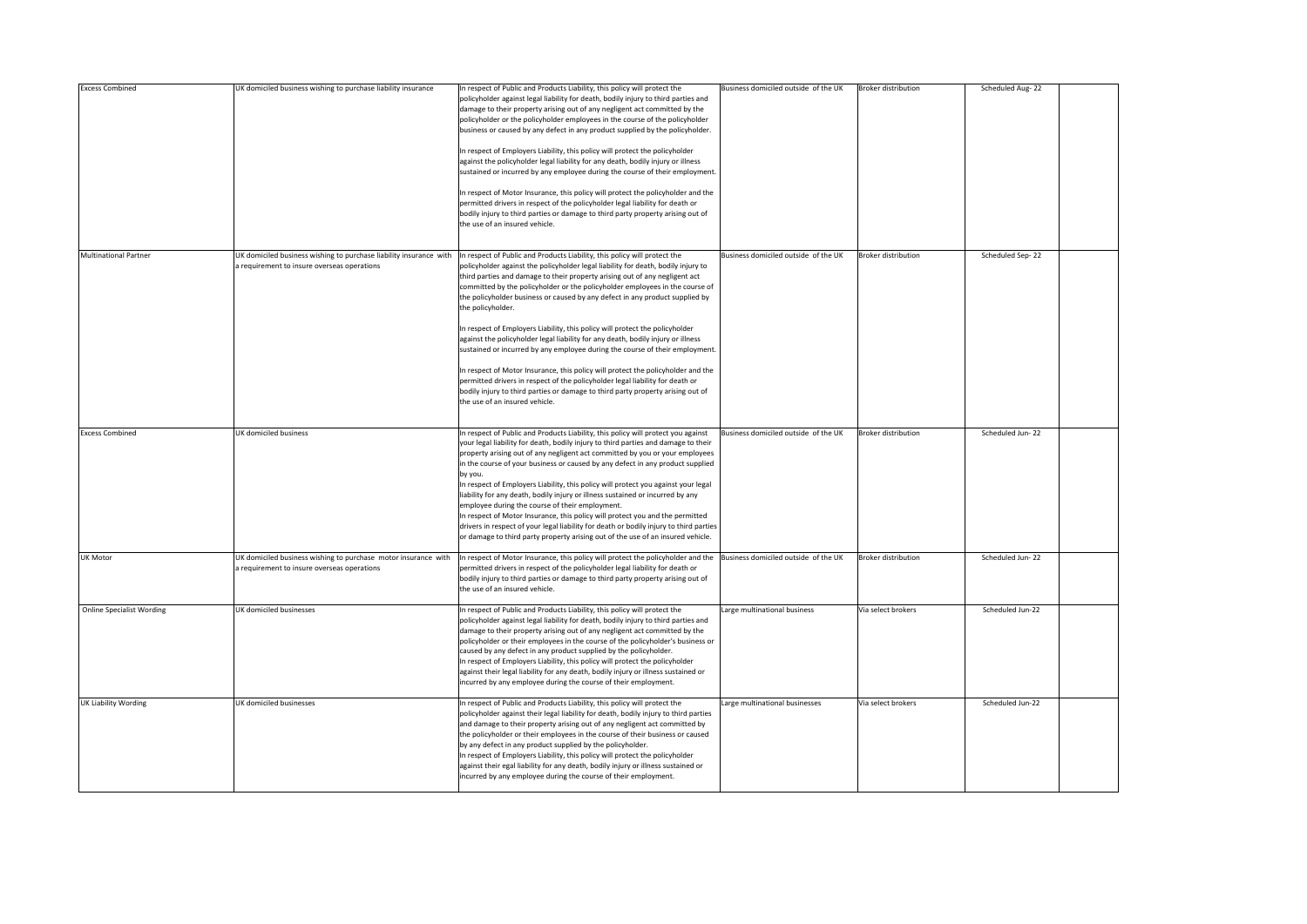| Resillience                                | UK domiciled business                                                                                                                                                                                                                                                                                     | In respect of Public and Products Liability, this policy will protect the<br>policyholder against the legal liability for death, bodily injury to third parties<br>and damage to their property arising out of any negligent act committed by<br>the policyholder or their employees in the course of the business or caused by<br>any defect in any product supplied by the policyholder.                                                                                                                                                                                                                                                | Business domiciled outside of the UK                                                                 | <b>Broker distribution</b> | Scheduled Sep-22 |  |
|--------------------------------------------|-----------------------------------------------------------------------------------------------------------------------------------------------------------------------------------------------------------------------------------------------------------------------------------------------------------|-------------------------------------------------------------------------------------------------------------------------------------------------------------------------------------------------------------------------------------------------------------------------------------------------------------------------------------------------------------------------------------------------------------------------------------------------------------------------------------------------------------------------------------------------------------------------------------------------------------------------------------------|------------------------------------------------------------------------------------------------------|----------------------------|------------------|--|
|                                            |                                                                                                                                                                                                                                                                                                           | In respect of Employers Liability, this policy will protect the policyholder<br>against legal liability for any death, bodily injury or illness sustained or<br>incurred by any employee during the course of their employment.                                                                                                                                                                                                                                                                                                                                                                                                           |                                                                                                      |                            |                  |  |
| Specialist XOL                             | UK domiciled business                                                                                                                                                                                                                                                                                     | In respect of Public and Products Liability, this policy will protect the<br>policyholder against the legal liability for death, bodily injury to third parties<br>and damage to their property arising out of any negligent act committed by<br>the policyholder or their employees in the course of the business or caused by<br>any defect in any product supplied by the policyholder.<br>In respect of Employers Liability, this policy will protect the policyholder<br>against legal liability for any death, bodily injury or illness sustained or<br>incurred by any employee during the course of their employment.             | Business domiciled outside of the UK                                                                 | <b>Broker distribution</b> | Scheduled Sep-22 |  |
| Specialist Combined                        | UK domiciled business operating in all trade sectors without any<br>requirement to insure overseas operations                                                                                                                                                                                             | In respect of Public and Products Liability, this policy will protect the<br>policyholder against the legal liability for death, bodily injury to third parties<br>and damage to their property arising out of any negligent act committed by<br>the policyholder or their employees in the course of the business or caused by<br>any defect in any product supplied by the policyholder.<br>In respect of Employers Liability, this policy will protect the policyholder<br>against legal liability for any death, bodily injury or illness sustained or<br>incurred by any employee during the course of their employment.             | Business domiciled outside of the UK                                                                 | <b>Broker distribution</b> | Scheduled Sep-22 |  |
| Specialist XOL                             | UK domiciled business operating in all trade sectors without any<br>requirement to insure overseas operations                                                                                                                                                                                             | In respect of Public and Products Liability, this policy will protect the<br>policyholder legal liability for death, bodily injury to third parties and damage<br>to their property arising out of any negligent act committed by the<br>policyholder or the policyholder employees in the course of the policyholder<br>business or caused by any defect in any product supplied by the policyholder.<br>In respect of Employers Liability, this policy will protect the policyholder<br>against legal liability for any death, bodily injury or illness sustained or<br>incurred by any employee during the course of their employment. | Business domiciled outside of the UK                                                                 | <b>Broker distribution</b> | Scheduled Jun-22 |  |
| <b>Industry Practices</b>                  |                                                                                                                                                                                                                                                                                                           |                                                                                                                                                                                                                                                                                                                                                                                                                                                                                                                                                                                                                                           |                                                                                                      |                            |                  |  |
| Clinical Trials for Life Science           | Clinical Trials sites in the UK who operate in the Life Science<br>Industry such as biotechnology, pharmaceutical and medical<br>device, as well as service companies provide contract research,<br>contract manufacture or testing services to those sectors and are<br>the sponsor of a Clinical Trial. | The policyholder will be indemnified subject to the Limit of Liability, against all<br>sums:<br>a) payable by the Insured as No-fault Compensation; or<br>b) which the Insured shall become legally liable to pay as damages;<br>in respect of accidental bodily injury to any research subject occurring within<br>the Territorial Limits as a result of participating in a Clinical Trial sponsored by<br>or on behalf of the Insured.                                                                                                                                                                                                  | Clinical Trials sites operating outside of<br>the UK and are not the sponsor of a<br>Clinical Trial. | <b>Broker distribution</b> | Scheduled Jul-22 |  |
| MasterPackage for Media                    | Media, marketing and publishing companies, domiciled in the UK,<br>across a wide range of industries with turnover between GBP 2m-<br>500m.                                                                                                                                                               | Cover is provided under separate insured sections, each section of cover is<br>optional. The sections available are:<br>Professional indemnity<br>Cyber<br><b>Property Damage</b><br><b>Business Interruption</b><br>Terrorism in Great Britain<br>Employers' Liability<br>Public and Products Liability<br>Professional Indemnity and Cyber Insurance<br>Chubb Basket which includes Marine Cargo and Kidnap and Extortion Expenses<br><b>Legal Expenses</b>                                                                                                                                                                             | Large corporate companies domiciled<br>outside of the UK                                             | <b>Broker distribution</b> | Scheduled Jul-22 |  |
| Professional Indemnity and Cyber for media | Media, marketing and publishing companies, domiciled in the UK<br>across a wide range of industries with turnover between GBP 2m-<br>500m.                                                                                                                                                                | Cover is provided under separate insured sections, each section of cover is<br>optional. The sections available are:<br>Professional indemnity<br>Cyber                                                                                                                                                                                                                                                                                                                                                                                                                                                                                   | Large corporate companies domiciled<br>outside of the UK                                             | <b>Broker distribution</b> | Scheduled Jul-22 |  |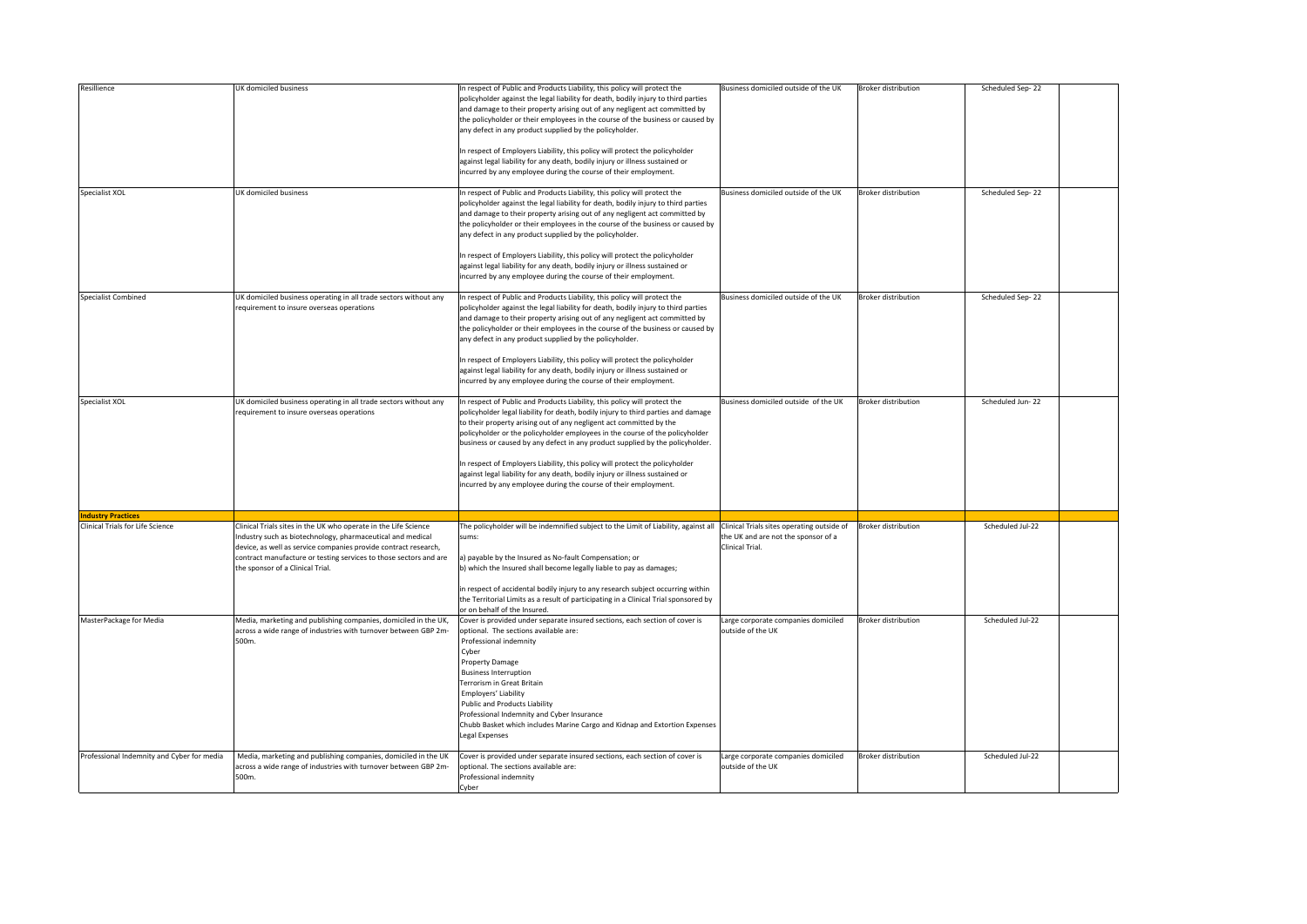| MasterPackage for Technology    | Technology businesses, domiciled in the UK with turnover between  | Cover is provided under separate insured sections, each section of cover is     | Business domiciled outside of the UK.                     | <b>Broker distribution</b> | Scheduled Jul-22  |  |
|---------------------------------|-------------------------------------------------------------------|---------------------------------------------------------------------------------|-----------------------------------------------------------|----------------------------|-------------------|--|
|                                 | GBP 2m-500m.                                                      | optional. The sections available are:                                           |                                                           |                            |                   |  |
|                                 |                                                                   |                                                                                 |                                                           |                            |                   |  |
|                                 |                                                                   | • Property Damage                                                               |                                                           |                            |                   |  |
|                                 |                                                                   | <b>Business Interruption</b>                                                    |                                                           |                            |                   |  |
|                                 |                                                                   | Terrorism in Great Britain                                                      |                                                           |                            |                   |  |
|                                 |                                                                   | Employers' Liability                                                            |                                                           |                            |                   |  |
|                                 |                                                                   |                                                                                 |                                                           |                            |                   |  |
|                                 |                                                                   | Public and Products Liability                                                   |                                                           |                            |                   |  |
|                                 |                                                                   | · Professional Indemnity and Cyber Insurance                                    |                                                           |                            |                   |  |
|                                 |                                                                   | . Chubb Basket which includes Marine Cargo and Kidnap and Extortion             |                                                           |                            |                   |  |
|                                 |                                                                   | Expenses                                                                        |                                                           |                            |                   |  |
|                                 |                                                                   | · Legal Expenses                                                                |                                                           |                            |                   |  |
|                                 |                                                                   |                                                                                 |                                                           |                            |                   |  |
| Package                         |                                                                   |                                                                                 |                                                           |                            |                   |  |
| Specialist MasterPackage        | UK, Isle of Man & Channel Islands Indigenous SME business falling | Cover is provided under separate insured sections, each section of cover is     | Large (total values exceeding GBP 50m)                    | Via select brokers         | Scheduled Sept-22 |  |
|                                 | within the trade acceptance list and agreement parameters         | optional. The sections available are:                                           | and/or Multinational business.                            |                            |                   |  |
|                                 |                                                                   | · Property Damage                                                               |                                                           |                            |                   |  |
|                                 |                                                                   | · Business Interruption                                                         |                                                           |                            |                   |  |
|                                 |                                                                   | Terrorism in Great Britain                                                      |                                                           |                            |                   |  |
|                                 |                                                                   |                                                                                 |                                                           |                            |                   |  |
|                                 |                                                                   | Employers' Liability                                                            |                                                           |                            |                   |  |
|                                 |                                                                   | Public and Products Liability                                                   |                                                           |                            |                   |  |
| Specialist Indigenous - Online  | UK, Isle of Man & Channel Islands Indigenous SME business falling | Cover is provided under separate insured sections, each section of cover is     | Large (total values exceeding GBP 30m) Via select brokers |                            | Scheduled Sept-22 |  |
|                                 |                                                                   |                                                                                 |                                                           |                            |                   |  |
|                                 | within the trade acceptance list and agreement parameters         | optional. The sections available are:                                           | and/or Multinational business.                            |                            |                   |  |
|                                 |                                                                   | · Property Damage                                                               |                                                           |                            |                   |  |
|                                 |                                                                   | · Business Interruption                                                         |                                                           |                            |                   |  |
|                                 |                                                                   | · Terrorism in Great Britain                                                    |                                                           |                            |                   |  |
|                                 |                                                                   | · Employers' Liability                                                          |                                                           |                            |                   |  |
|                                 |                                                                   |                                                                                 |                                                           |                            |                   |  |
|                                 |                                                                   | Public and Products Liability                                                   |                                                           |                            |                   |  |
|                                 |                                                                   | Chubb Basket which includes Marine Cargo and Kidnap and Extortion               |                                                           |                            |                   |  |
|                                 |                                                                   | Expenses                                                                        |                                                           |                            |                   |  |
|                                 |                                                                   | · Legal Expenses                                                                |                                                           |                            |                   |  |
|                                 |                                                                   |                                                                                 |                                                           |                            |                   |  |
| Specialist Indigenous - Offline | UK/ROI Indigenous businesses with a turnover between GBP 2m       | Cover is provided under separate insured sections, each section of cover is     | Multinational business                                    | <b>Broker distribution</b> | Scheduled Sept-22 |  |
|                                 | and GBP 500m                                                      | optional. The sections available are:                                           |                                                           |                            |                   |  |
|                                 |                                                                   | Property Damage                                                                 |                                                           |                            |                   |  |
|                                 |                                                                   | <b>Business Interruption</b>                                                    |                                                           |                            |                   |  |
|                                 |                                                                   |                                                                                 |                                                           |                            |                   |  |
|                                 |                                                                   | Terrorism in Great Britain (ROI offers Terrorism In Ireland)                    |                                                           |                            |                   |  |
|                                 |                                                                   | · Employers' Liability                                                          |                                                           |                            |                   |  |
|                                 |                                                                   | · Public and Products Liability                                                 |                                                           |                            |                   |  |
|                                 |                                                                   | . Chubb Basket which includes Marine Cargo and Kidnap and Extortion             |                                                           |                            |                   |  |
|                                 |                                                                   |                                                                                 |                                                           |                            |                   |  |
|                                 |                                                                   | Expenses                                                                        |                                                           |                            |                   |  |
|                                 |                                                                   | · Legal Expenses (NOT FOR ROI)                                                  |                                                           |                            |                   |  |
| Photographers                   | Micro enterprise and SME Photographers domiciled in the UK.       | Loss, damage or destruction of Miscellaneous Technical Equipment; Props,        | Amateur Photographers or large                            | Via select broker          | Scheduled Sept-22 |  |
|                                 |                                                                   | Sets, Wardrobe; Office Contents; Library Stock or Mobile Communication          | corporate businesses domiciled                            |                            |                   |  |
|                                 |                                                                   | Property                                                                        | overseas.                                                 |                            |                   |  |
|                                 |                                                                   |                                                                                 |                                                           |                            |                   |  |
|                                 |                                                                   |                                                                                 |                                                           |                            |                   |  |
|                                 |                                                                   | Theft from unattended vehicles                                                  |                                                           |                            |                   |  |
|                                 |                                                                   | (forcible and violent entry only)                                               |                                                           |                            |                   |  |
|                                 |                                                                   |                                                                                 |                                                           |                            |                   |  |
|                                 |                                                                   |                                                                                 |                                                           |                            |                   |  |
|                                 |                                                                   | Continuing Hire Charges up to a maximum of £5,000                               |                                                           |                            |                   |  |
|                                 |                                                                   |                                                                                 |                                                           |                            |                   |  |
|                                 |                                                                   | Money                                                                           |                                                           |                            |                   |  |
|                                 |                                                                   |                                                                                 |                                                           |                            |                   |  |
|                                 |                                                                   |                                                                                 |                                                           |                            |                   |  |
|                                 |                                                                   | Hired equipment £5,000                                                          |                                                           |                            |                   |  |
|                                 |                                                                   |                                                                                 |                                                           |                            |                   |  |
|                                 |                                                                   | Damages and related claimant's costs for damage to Property of others whilst    |                                                           |                            |                   |  |
|                                 |                                                                   | in the care, custody and control of the Insured                                 |                                                           |                            |                   |  |
|                                 |                                                                   |                                                                                 |                                                           |                            |                   |  |
|                                 |                                                                   |                                                                                 |                                                           |                            |                   |  |
|                                 |                                                                   | Employers' and Public Liability                                                 |                                                           |                            |                   |  |
|                                 |                                                                   |                                                                                 |                                                           |                            |                   |  |
|                                 |                                                                   | Increase in Cost of Working                                                     |                                                           |                            |                   |  |
| <b>Marine</b>                   |                                                                   |                                                                                 |                                                           |                            |                   |  |
|                                 |                                                                   |                                                                                 |                                                           |                            |                   |  |
| Goods in Transit                | ·Light Hauliers                                                   | ·Rated upon a per vehicle basis                                                 | ·Retail Customers                                         | Via select brokers         | Scheduled May-22  |  |
|                                 | •Couriers                                                         | . The policy can accept up to 25 vehicles at inception increasing to 30 via MTA | ·Large vehicles over 8.25mam                              |                            |                   |  |
|                                 | .Parcel Delivery Companies                                        | .Sub-Contractors covered subject to a maximum of 20% of annual turnover         | •Large fleets >30 vehicles                                |                            |                   |  |
|                                 |                                                                   | . Wide European Territorial Limits included as standard                         | .Operators relying on Sub-Contractors                     |                            |                   |  |
|                                 |                                                                   |                                                                                 |                                                           |                            |                   |  |
|                                 |                                                                   | .CMR cover included as standard                                                 | .Contract limit per vehicle over £50,000                  |                            |                   |  |
|                                 |                                                                   | . Hand Held Scanner cover to £1,000 automatically included                      | .Customers with more than 1 claim or a                    |                            |                   |  |
|                                 |                                                                   | .£50,000 cover automatically included for TNT, FEDEX, Parcelforce, DHL, Yodel,  | loss over £5,000 in the last 3 years                      |                            |                   |  |
|                                 |                                                                   | UK Mail, Amazon, DPD and Hermes at no additional charge.                        | . Anyone crossing the threshold of a                      |                            |                   |  |
|                                 |                                                                   |                                                                                 | premises to deliver goods                                 |                            |                   |  |
|                                 |                                                                   | . Choice of your own contract limit per vehicle                                 |                                                           |                            |                   |  |
|                                 |                                                                   |                                                                                 |                                                           |                            |                   |  |
|                                 |                                                                   |                                                                                 |                                                           |                            |                   |  |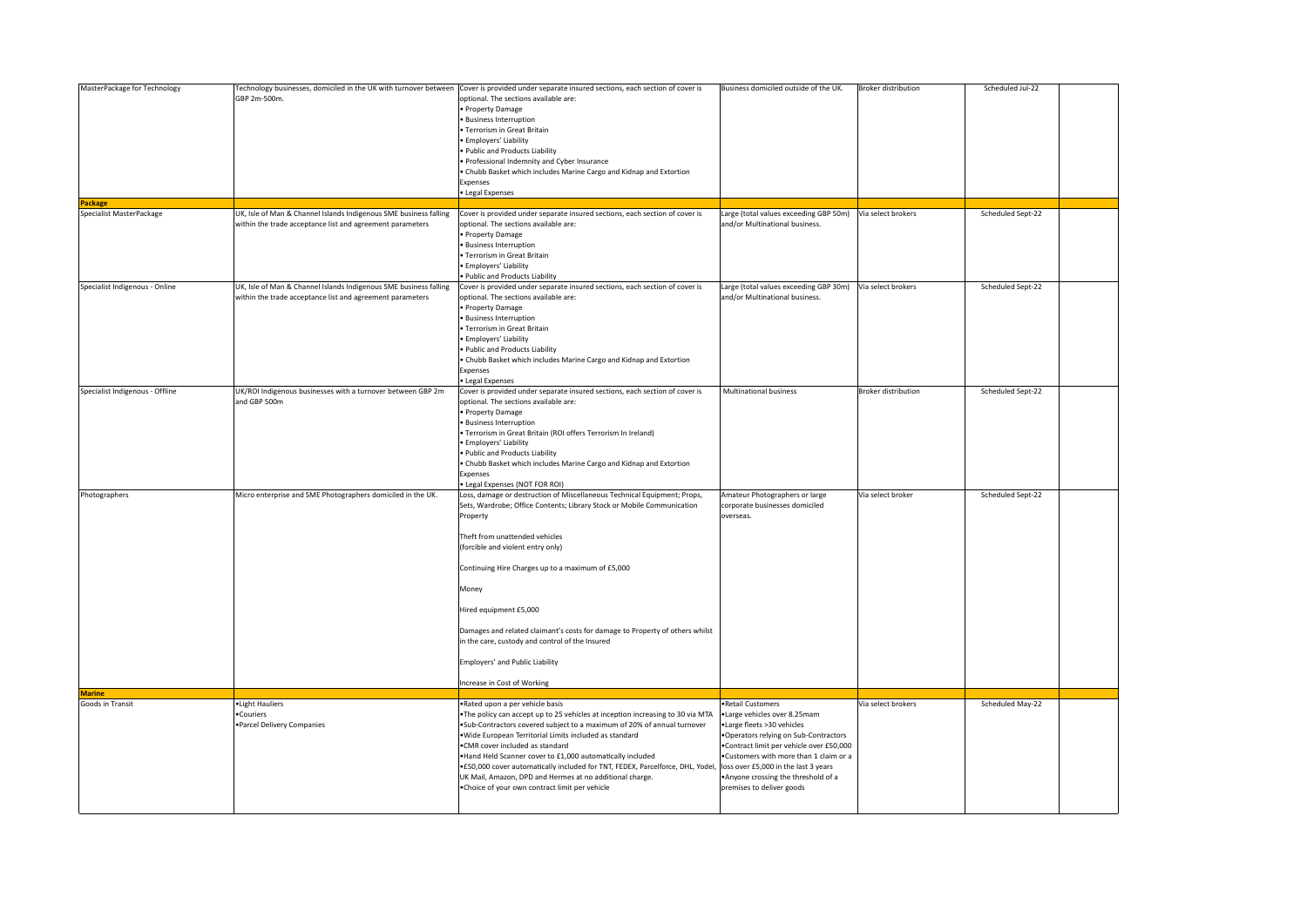| Goods in Transit for Motor Traders         | ·Vehicle Movement Contractors<br>·Breakdown Services<br>Vehicle Sales                                                                                                                                                                                                                                                                                                                                                                                                                                                                                                            | . Rated upon a per conveying basis<br>. Restricted to collection and delivery only<br>. Cover for conveying vehicles operated up to 44.0 tonne maximum authorised<br>mass<br>. The policy can accept up to 5 conveying vehicles<br>· Wide European Territorial Limits<br>. Sub-contractors covered subject to a maximum of 20% of annual turnover<br>. No need to refer if no more than one loss not exceeding £5000 in the past 3<br>vears<br>.Sum Insured limits per conveying vehicle to £150,000 All Risks<br>.Sum Insured limits per conveying vehicle to £50,000 All Risks                                                                                                                                                                                                                        | .Retail Customers<br>·Large vehicle transporters<br>.Operators relying on Sub-Contractors<br>.Customers carrying more than<br>£150,000 per conveying vehicle<br>.Customers with more than 1 claim or a<br>loss over £5,000 in the last 3 years<br>.Customers requiring cover for any work<br>carried out to the motors themselves | Via select brokers         | Scheduled May-22  |        |
|--------------------------------------------|----------------------------------------------------------------------------------------------------------------------------------------------------------------------------------------------------------------------------------------------------------------------------------------------------------------------------------------------------------------------------------------------------------------------------------------------------------------------------------------------------------------------------------------------------------------------------------|---------------------------------------------------------------------------------------------------------------------------------------------------------------------------------------------------------------------------------------------------------------------------------------------------------------------------------------------------------------------------------------------------------------------------------------------------------------------------------------------------------------------------------------------------------------------------------------------------------------------------------------------------------------------------------------------------------------------------------------------------------------------------------------------------------|-----------------------------------------------------------------------------------------------------------------------------------------------------------------------------------------------------------------------------------------------------------------------------------------------------------------------------------|----------------------------|-------------------|--------|
| Goods in Transit for Removal Contractors   | ·Removal Contractors<br>.Man and Van Services                                                                                                                                                                                                                                                                                                                                                                                                                                                                                                                                    | .Rated upon a per vehicle basis<br>. Cover for Vehicles up to 28.0 tonne maximum authorised mass<br>. Designed for UK and European Removal Contractors but excluding Industrial<br>Removals<br>. The policy can accept up to 6 vehicles at inception increasing to 8 by MTA<br>. Includes the carriage of Hazardous Goods excluding 1 and 7<br>. Wide European Territorial Limits extension available by 'one click'<br>. Sub-contractors covered subject to a maximum of 20% of annual turnover<br>. Large discounts for those carrying under B.A.R. Conditions<br>. No need to refer if no more than one loss not exceeding £5000 in the past 3<br>years<br>. Storage extension outside normal course of transit available                                                                            | •Retail Customers<br>·Large vehicles over 28.0mam<br>.Large fleets >8 vehicles<br>.Operators relying on Sub-Contractors<br>.Customers carrying out industrial<br>removals<br>.Customers with more than 1 claim or a<br>loss over £5,000 in the last 3 years<br>.Contract limit per vehicle over £50,000                           | Via select brokers         | Scheduled May-22  |        |
| Bespoke Goods in Transit                   | .Up to 44.0t Fleet Operators<br>.Owner operator and small business truck operators<br>·Tippers<br>•Containers<br>•Curtain-siders<br>•Operators of the larger networks, maritime, amazon, Barronwood   • Refrigerated goods cover available                                                                                                                                                                                                                                                                                                                                       | . Each policy is underwritten to the clients needs on a case-by-case basis<br>. Optional Trailer Cover<br>. No limit to number of vehicles operated<br>·Storage extension outside normal course of transit available<br>·Subcontractors cover available                                                                                                                                                                                                                                                                                                                                                                                                                                                                                                                                                 | ·Large multi-national clients<br>•Retails customers<br>.Customers requiring large 'all-risks'<br>limits                                                                                                                                                                                                                           | Via select brokers         | Scheduled May-22  |        |
| Marine Cargo                               | Commercial customers domiciled in the United Kingdom.<br>The policy is not available for shipments of:<br>Live Animals, Jewellery, Precious Stones, Precious Metals, Bullion,<br>Money, Credit Cards, Debit cards, Furs, Antiques, Curiosities, Works<br>of Art, Object D'art or Rare Books, Tobacco, Cigarettes and Cigars,<br>Household Goods or Personal Effects, Bulk Commodities, Coal,<br>Caravans, Yachts or other Watercraft, Railway Rolling Stock, Arms,<br>Munitions, Explosives and Fireworks, Humanitarian Aid, Blood<br>Products or Personal Protective Equipment. | The basis of cover provided, subject to some exclusions (see target market), is<br>against all risks of loss of or damage to the goods whilst in the ordinary course<br>of transit. Transits by road, rail, sea, air or post are all covered. The policy<br>covers exports, imports and domestic transits. The duration of the cover is<br>from the seller's warehouse to the buyer's warehouse.<br>The policy also covers War and Strikes (including Terrorism) risks.<br>War risks cover provides protection against physical loss of or damage to the<br>policyholder goods caused by acts of war. War risks cover is provided only<br>whilst the goods are waterborne or airborne. War risks cover cannot be<br>provided when the goods are in transit on land or whilst the goods are in<br>store. | Large corporate businesses domiciled<br>outside of the UK responsible for the<br>shipment of the ineligible goods<br>previously listed.                                                                                                                                                                                           | <b>Broker distribution</b> | Apr-22            | Passed |
|                                            |                                                                                                                                                                                                                                                                                                                                                                                                                                                                                                                                                                                  |                                                                                                                                                                                                                                                                                                                                                                                                                                                                                                                                                                                                                                                                                                                                                                                                         |                                                                                                                                                                                                                                                                                                                                   |                            |                   |        |
| <b>Financial Lines</b><br>Commercial Crime | All commercial trading companies                                                                                                                                                                                                                                                                                                                                                                                                                                                                                                                                                 | The policyholders Financial Loss resulting from a Crime first Discovered during<br>the Policy Period.<br>Payment of the policyholders Expenses resulting from a Crime (other than a<br>Remote Access Line Theft) first Discovered during the Policy Period.<br>Payment of the policyholders Data Reproduction Expenses and Privacy<br>Notification Expenses resulting from a Computer Violation first Discovered<br>during the Policy Period.<br>Payment on the policyholders behalf of reasonable and necessary Recovery<br>Costs in respect of a Crime first Discovered during the Policy Period which the<br>policyholders considers has resulted or may result in a Financial Loss.                                                                                                                 | Individuals and Financial Institutions.                                                                                                                                                                                                                                                                                           | <b>Broker distribution</b> | Scheduled Sept-22 |        |
| Commercial D&O                             | All commercial trading companies                                                                                                                                                                                                                                                                                                                                                                                                                                                                                                                                                 | Payment on behalf of the policyholder all Loss resulting from a Claim first<br>made during the Policy Period against an Insured Person except where the<br>Company has indemnified such Loss; the Insurer will pay, on behalf of the<br>Company, all Loss resulting from a Claim first made during the Policy Period<br>against an Insured Person where the Company has indemnified or agreed to<br>indemnify such Loss; The Insurer will pay, on behalf of the Company, all Loss<br>resulting from a Securities Claim first made during the Policy Period.                                                                                                                                                                                                                                             | Individuals and non-commercial trading<br>companies                                                                                                                                                                                                                                                                               | <b>Broker distribution</b> | Scheduled Sept-22 |        |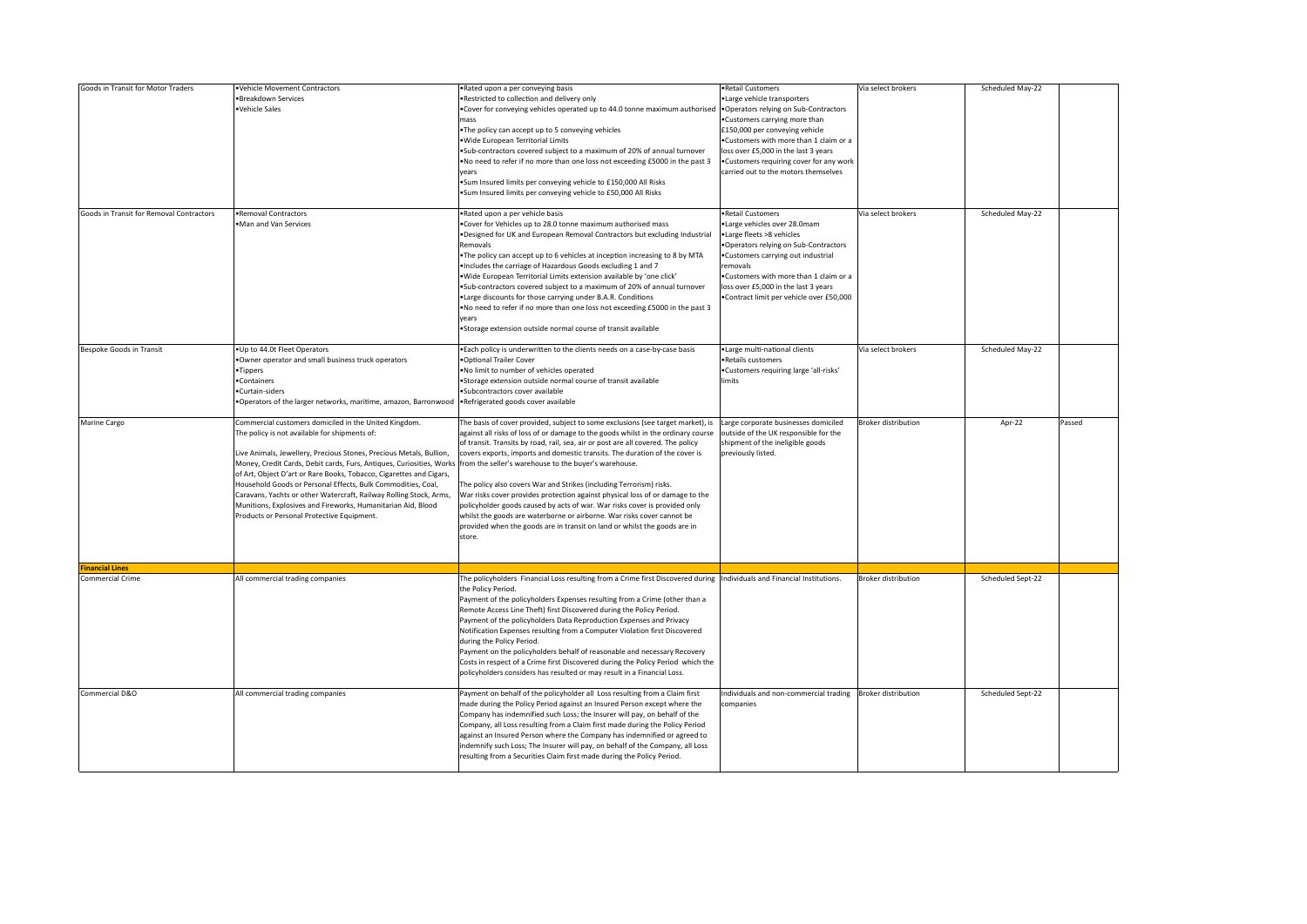| Financial Institutions D&O                    | All financial institutions                                          | In consideration of the payment of the premium or agreement to pay the               | Individuals and Non-financial institutions Broker distribution             |                                  | Scheduled Sept-22 |  |
|-----------------------------------------------|---------------------------------------------------------------------|--------------------------------------------------------------------------------------|----------------------------------------------------------------------------|----------------------------------|-------------------|--|
|                                               |                                                                     | premium and subject to all terms, conditions and limitations of this Policy, the     |                                                                            |                                  |                   |  |
|                                               |                                                                     | Insurer will pay, on behalf of the Insured Person, all Loss resulting from a Claim   |                                                                            |                                  |                   |  |
|                                               |                                                                     | first made during the Policy Period against an Insured Person except where the       |                                                                            |                                  |                   |  |
|                                               |                                                                     | Company has indemnified such Loss.                                                   |                                                                            |                                  |                   |  |
|                                               |                                                                     | The Insurer will pay, on behalf of the Company, all Loss resulting from a Claim      |                                                                            |                                  |                   |  |
|                                               |                                                                     | first made during the Policy Period against an Insured Person where the              |                                                                            |                                  |                   |  |
|                                               |                                                                     | Company has indemnified or agreed to indemnify such Loss.                            |                                                                            |                                  |                   |  |
|                                               |                                                                     |                                                                                      |                                                                            |                                  |                   |  |
|                                               |                                                                     | The Insurer will pay, on behalf of the Company, all Loss resulting from a            |                                                                            |                                  |                   |  |
|                                               |                                                                     | Securities Claim first made during the Policy Period.                                |                                                                            |                                  |                   |  |
| Financial Institutions Professional Indemnity | All financial institutions                                          | The Insurer will pay to or on behalf of the Insured all Civil Liability Loss arising | Individuals and Non-financial institutions Broker distribution             |                                  | Scheduled Sept-22 |  |
|                                               |                                                                     | from any Claim first made against the Insured during the Policy Period for           |                                                                            |                                  |                   |  |
|                                               |                                                                     | Wrongful Acts committed in the performance of or the failure to perform              |                                                                            |                                  |                   |  |
|                                               |                                                                     | Professional Services.                                                               |                                                                            |                                  |                   |  |
| Financial Institutions Management Liability   | Financial Investment Management companies                           | n consideration of the payment of the Premium and subject to all the terms,          | Individuals and Non-financial institutions Broker distribution             |                                  | Scheduled Aug-22  |  |
|                                               |                                                                     | conditions, exclusions and limitations of the Policy, the Policy includes            |                                                                            |                                  |                   |  |
|                                               |                                                                     | Directors and Officers Liability, Company Reimbursement, Professional                |                                                                            |                                  |                   |  |
|                                               |                                                                     | Indemnity and Crime.                                                                 |                                                                            |                                  |                   |  |
| <b>Pension Trustees Liability</b>             | All companies with trust based pension schemes, the pension         | n consideration of the payment of the premium or agreement to pay the                | Individuals and organisations without                                      | <b>Broker distribution</b>       | Scheduled Aug-22  |  |
|                                               | schemes themselves and pension trustees of those pension            | premium and subject to all terms, conditions and limitations of this Policy, the     | trust based pension schemes.                                               |                                  |                   |  |
|                                               | schemes.                                                            | Insurer will pay,                                                                    |                                                                            |                                  |                   |  |
|                                               |                                                                     | on behalf of the Insured Person, all Loss resulting from a Claim first made          |                                                                            |                                  |                   |  |
|                                               |                                                                     | during the Policy Period against an Insured Person,                                  |                                                                            |                                  |                   |  |
|                                               |                                                                     | on behalf of the Sponsoring Employer Company, Corporate Trustee Company              |                                                                            |                                  |                   |  |
|                                               |                                                                     | or Pension Scheme, all Loss resulting from a Claim first made during the Policy      |                                                                            |                                  |                   |  |
|                                               |                                                                     | Period against an Insured Person,                                                    |                                                                            |                                  |                   |  |
|                                               |                                                                     |                                                                                      |                                                                            |                                  |                   |  |
|                                               |                                                                     | the Sponsoring Employer Company or Corporate Trustee Company all Loss                |                                                                            |                                  |                   |  |
|                                               |                                                                     | resulting from a Claim first made during the Policy Period against the               |                                                                            |                                  |                   |  |
|                                               |                                                                     | Sponsoring Employer Company or Corporate Trustee Company.                            |                                                                            |                                  |                   |  |
| <b>Employment Practices Liability</b>         | All commercial trading companies                                    | In consideration of the payment of the premium and subject to all terms,             | individuals, financial institutions and non-Broker distribution            |                                  | Scheduled Aug-22  |  |
|                                               |                                                                     | conditions and limitations of this policy, the Insurer will pay on behalf of the     | commercial trading companies                                               |                                  |                   |  |
|                                               |                                                                     | Insured all Loss resulting from a Claim first made during the Policy Period or       |                                                                            |                                  |                   |  |
|                                               |                                                                     | Discovery Period (if applicable) against an Insured for any Employment               |                                                                            |                                  |                   |  |
|                                               |                                                                     | Wrongful Act; all Legal Representation Expenses in respect of an Employment          |                                                                            |                                  |                   |  |
|                                               |                                                                     | Investigation.                                                                       |                                                                            |                                  |                   |  |
| <b>SME Online</b>                             | Micro Enterprise, SME, private, UK domiciled companies              | In consideration of payment of the premium and subject to the terms of the           | Individuals, large private companies,                                      | Online and Broker distribution   | Scheduled Aug-22  |  |
|                                               |                                                                     | Policy, the policy may contain the following coverage sections: Directors and        | publicly listed companies and financial                                    |                                  |                   |  |
|                                               |                                                                     | Officers Liability, Corporate Legal Liability, Employment Practices Liability,       | institutions.                                                              |                                  |                   |  |
|                                               |                                                                     | Benefit Plan Liability, Employee Crime, Kidnap and Extortion Expenses and            |                                                                            |                                  |                   |  |
|                                               |                                                                     | Cyber Liability and Incident Response Expenses.                                      |                                                                            |                                  |                   |  |
| Cyber                                         | All trading companies                                               | n consideration of the payment of the premium, and subject to the Schedule           | Individuals                                                                | Online and Broker distribution   | Scheduled Aug-22  |  |
|                                               |                                                                     | and the terms and conditions of this Policy, We will pay on your behalf for          |                                                                            |                                  |                   |  |
|                                               |                                                                     |                                                                                      |                                                                            |                                  |                   |  |
|                                               |                                                                     | Incident Response; We will reimburse you for Business Interruption, Data and         |                                                                            |                                  |                   |  |
|                                               |                                                                     | System Recovery and Cyber Extortion.                                                 |                                                                            |                                  |                   |  |
| <b>Tech Lines</b>                             |                                                                     |                                                                                      |                                                                            |                                  |                   |  |
| Printers                                      | Commercial print companies offering printing press; pre press and   | The policy provides breakdown and accidental damage cover to individual              | Private individuals who may have a large The broker sells via distribution |                                  | Scheduled Jun-22  |  |
|                                               | digital print solutions to UK policyholders.                        | machines which is often excluded under package policies. It also allows the          | printer, or people with "domestic"                                         | agents and via the British Print |                   |  |
|                                               |                                                                     | policyholder to choose the cover for individual machines rather than all of          | printers that often come with long                                         | <b>Industry Federation</b>       |                   |  |
|                                               |                                                                     | their machines.                                                                      | warranties either provided by the                                          | membership who are all           |                   |  |
|                                               |                                                                     |                                                                                      | producer or retailer.                                                      | commercial printing              |                   |  |
|                                               |                                                                     |                                                                                      |                                                                            | companies. They provide a        |                   |  |
|                                               |                                                                     |                                                                                      |                                                                            | product for the trade body.      |                   |  |
| <b>Contract Works</b>                         | All types and sizes of business from small                          | Contract Works                                                                       | Contractors domiciled outside of the UK. Online and broker distribution    |                                  | Scheduled Jun-22  |  |
|                                               | enterprises to large multinationals who are domiciled in the United | Materials                                                                            |                                                                            |                                  |                   |  |
|                                               | Kingdom. Typical                                                    | Plant Owned                                                                          |                                                                            |                                  |                   |  |
|                                               | customers will be Commercial building contractors who may also      | Plant Hired                                                                          |                                                                            |                                  |                   |  |
|                                               | use Contractor's Plant and                                          | Hired in Plant                                                                       |                                                                            |                                  |                   |  |
|                                               |                                                                     |                                                                                      |                                                                            |                                  |                   |  |
|                                               | Equipment in their day to day business.                             | <b>Continuing Hire Charges</b>                                                       |                                                                            |                                  |                   |  |
|                                               |                                                                     | Personal Effects                                                                     |                                                                            |                                  |                   |  |
|                                               |                                                                     | Employees of the Insured whilst such property is at the Site of any Contract or      |                                                                            |                                  |                   |  |
|                                               |                                                                     | in Transit                                                                           |                                                                            |                                  |                   |  |
|                                               |                                                                     | Other Property                                                                       |                                                                            |                                  |                   |  |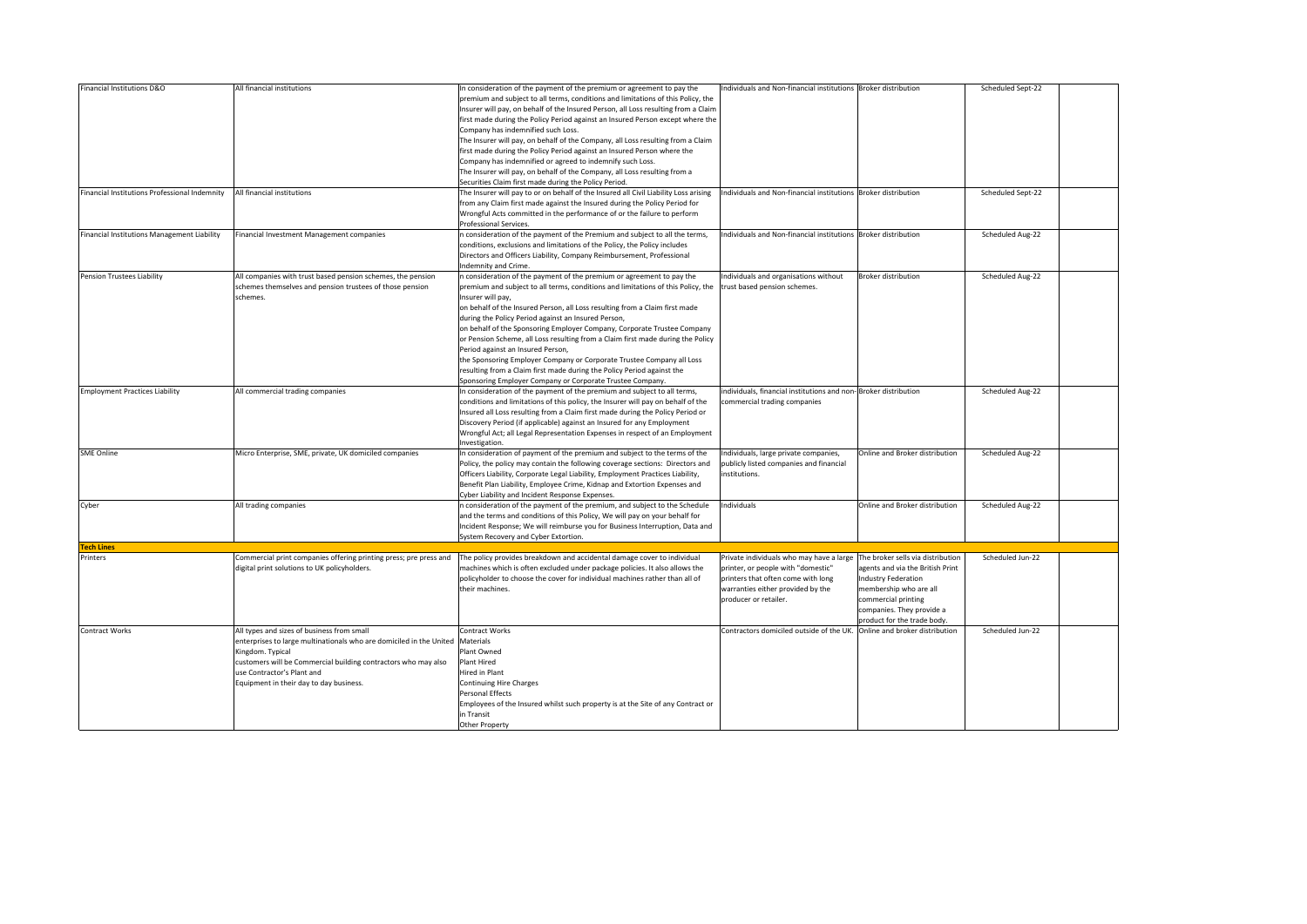| <b>Business Computer</b>                                            | All types and sizes of business from small<br>enterprises to large multinationals who are domiciled in the United<br>Kingdom.                                                                                                                                                                                      | Accidental discharge of gas flooding systems<br>Accountant fees<br>Additional rental charge<br>Arson or theft reward<br>Capital additions<br>Computer virus seek and destroy costs<br>Confiscation and deprivation<br>Cost of recovery following theft<br>Computer media<br>Electronic data recovery costs<br><b>Expediting costs</b><br><b>Extended warranties</b><br>Fire brigade charges<br>Inadvertent omissions<br>Incompatibility of computer records<br>Investigations costs<br>Loss of interest<br>Loss prevention expenses                                                                                                                                                                                                                                                                                                                             | Businesses domiciled outside of the UK.                                                                                                                                                                                                                                                                                                                         | Online and broker distribution                                                                                                                                                                                                                                                 | Scheduled Jun-22 |  |
|---------------------------------------------------------------------|--------------------------------------------------------------------------------------------------------------------------------------------------------------------------------------------------------------------------------------------------------------------------------------------------------------------|-----------------------------------------------------------------------------------------------------------------------------------------------------------------------------------------------------------------------------------------------------------------------------------------------------------------------------------------------------------------------------------------------------------------------------------------------------------------------------------------------------------------------------------------------------------------------------------------------------------------------------------------------------------------------------------------------------------------------------------------------------------------------------------------------------------------------------------------------------------------|-----------------------------------------------------------------------------------------------------------------------------------------------------------------------------------------------------------------------------------------------------------------------------------------------------------------------------------------------------------------|--------------------------------------------------------------------------------------------------------------------------------------------------------------------------------------------------------------------------------------------------------------------------------|------------------|--|
| EIL.<br><b>Environmental Protect</b>                                | Business activities located and domiciled in the United Kingdom<br>with a turnover of up to £100m.<br>Some typical industry sectors include:<br>General manufacturing trades<br>Motor trade business<br>Hotels and leisure facilities<br>-Warehousing<br>Retail<br>Real estate<br>-General maintenance contractors | Imposed Remediation Costs and Legal Liability - covering Remediation Costs<br>imposed by Regulators, including clean-up of the Insured's own property or<br>other land, water or restoration of biodiversity, as well as Third-Party Legal<br>Liability for Bodily Injury, Property Damage and Trespass, Nuisance &<br>Obstruction<br>. Biodiversity Damage - covering liability arising under the EU Environmental<br>Liability Directive and any associated EU member state law<br>. Transportation - covering Pollution Conditions or Biodiveristy Damage arising<br>from the movement of goods, Products or waste by or on behalf of the<br>Insured<br>. Business Interruption - covering the necessary partial or complete suspension<br>of the Insured's business arising from any Pollution Condition or Biodiversity<br>Damage covered under the Policy | Large multinational business domiciled<br>overseas.                                                                                                                                                                                                                                                                                                             | Online via select brokers.                                                                                                                                                                                                                                                     | Scheduled Jul-22 |  |
|                                                                     |                                                                                                                                                                                                                                                                                                                    |                                                                                                                                                                                                                                                                                                                                                                                                                                                                                                                                                                                                                                                                                                                                                                                                                                                                 |                                                                                                                                                                                                                                                                                                                                                                 |                                                                                                                                                                                                                                                                                |                  |  |
| <b>Accident &amp; Health</b><br><b>Individual Personal Accident</b> | Individual consumers wishing to purchase personal accident<br>protection for themselves &/or spouses/families                                                                                                                                                                                                      | Death, a range of specified permanent disabilities, broken bones, hospital cash Persons not interested in personal<br>all due to accidental bodily injury                                                                                                                                                                                                                                                                                                                                                                                                                                                                                                                                                                                                                                                                                                       | accident insurance, or who are seeking<br>sickness insurance<br>persons outside of the product's                                                                                                                                                                                                                                                                | individual policy sales via<br>broker distribution, typically to<br>members of affinity groups, or<br>customer groups                                                                                                                                                          | Scheduled Sep-22 |  |
| <b>Employer Overheads</b>                                           | Doctors, dentists or other professional business practitioners<br>wishing to protect against the financial costs they are contractually<br>esponsible for in respect of practice overheads or locums in the<br>event they themselves cannot work due to temporary accident or<br>sickness                          | Weekly/monthly fixed benefit payments in the event of accident or sickness                                                                                                                                                                                                                                                                                                                                                                                                                                                                                                                                                                                                                                                                                                                                                                                      | maximum age limit<br>Persons who are not contractually<br>responsible for paying their practice<br>overheads &/or locums costs in their<br>medical/dental practice or other<br>professional business partnership                                                                                                                                                | through brokers with a<br>specialism in the dental,<br>medical, or professions markets                                                                                                                                                                                         | Scheduled Jun-22 |  |
| <b>Employee Sponsored Benefits</b>                                  | Employers who wish to make Personal Accident &/or Leisure Travel<br>insurance products available to their staff for voluntary purchase<br>via e-platforms                                                                                                                                                          | Personal Accident - death, a range of specified permanent disabilities, broken<br>bones, hospital cash all due to accidental bodily injury<br>Leisure Travel - trip cancellation/curtailment, emergency medical expenses,<br>personal possessions, money, personal accident, personal liability, legal<br>expenses, winter sports                                                                                                                                                                                                                                                                                                                                                                                                                                                                                                                               | Personal Accident & Leisure Travel -<br>persons who are not employees of the<br>designated employer group policyholder<br>Leisure Travel:-<br>Persons seeking business trip insurance.<br>Persons seeking leisure travel cover for<br>more than a total of 60 days per trip,<br>max 90 days per year in total.<br>Persons travelling against medical<br>advice. | group policies through brokers<br>with a specialism in the<br>employee benefits market,<br>and/or employee benefit e-<br>platform providers. Individual<br>persons are then able to 'opt-<br>in' to the group policy put in<br>place with the employer on<br>their e-platform. | Scheduled Jun-22 |  |
| Corporate Group Personal Accident and<br><b>Business Travel</b>     | Companies from micro/SME through to large corporates wishing to<br>purchase group personal accident &/or business travel insurance in<br>respect of their employees.<br>Premiums are paid by the organisation itself, and it is the<br>organisation that is the main beneficiary under the policy,                 | Personal Accident - death, a range of specified permanent disabilities, broken<br>bones, hospital cash all due to accidental bodily injury<br>Business Travel - trip cancellation/curtailment, emergency medical expenses,<br>personal possessions, money, personal accident, personal liability, legal<br>expenses                                                                                                                                                                                                                                                                                                                                                                                                                                                                                                                                             | Purchase by individual consumers                                                                                                                                                                                                                                                                                                                                | commercial group policies<br>through independent brokers<br>&/or placement facilities<br>serving commercial clients                                                                                                                                                            | Scheduled Jun-22 |  |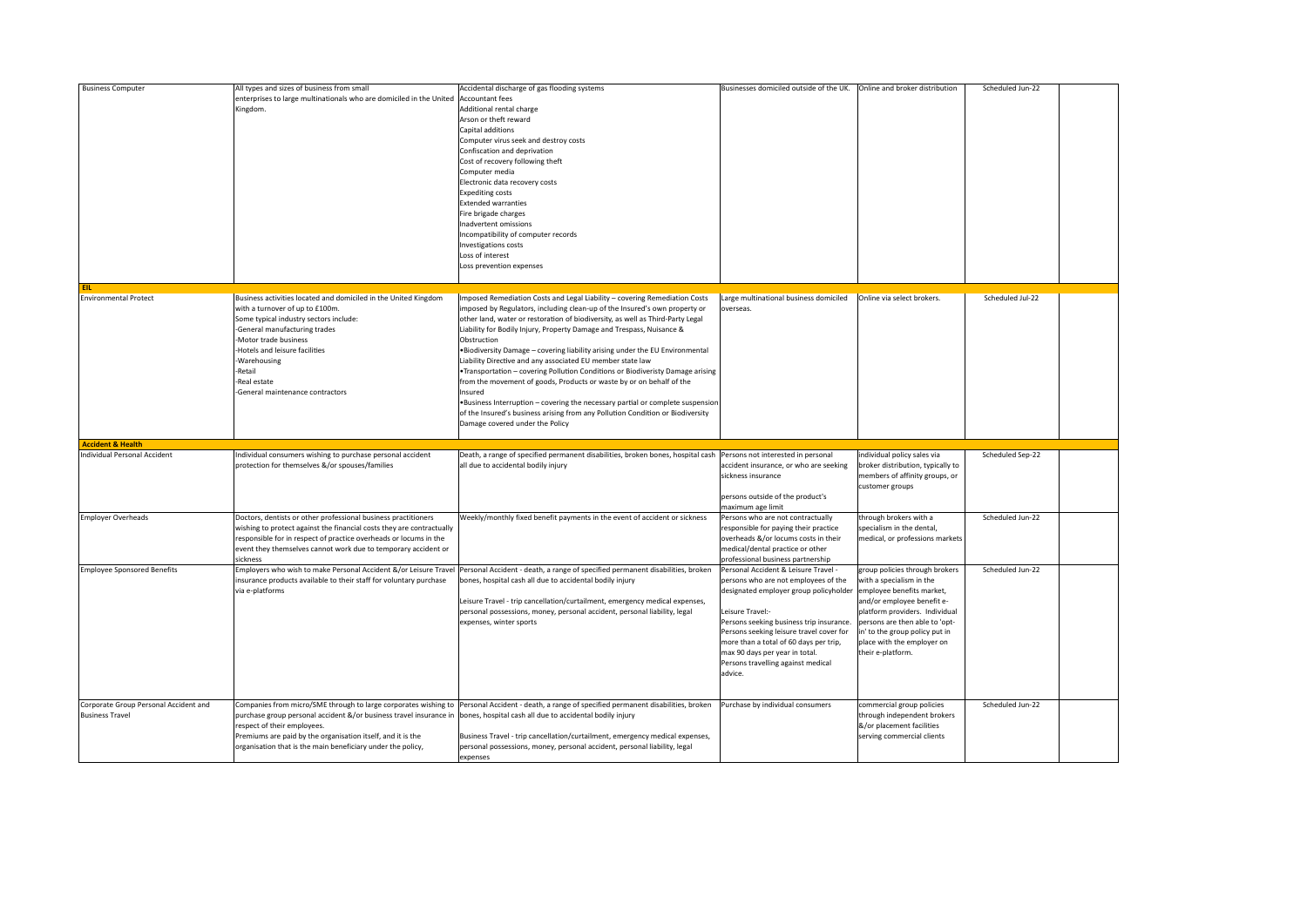| Group Affinity Personal Accident | Organisations who wish to put in place personal accident<br>protection for their members (and in some products their families), all due to accidental bodily injury<br>up to the max age limits stated in the products either 24/7, or<br>sometimes just in connection with the activities of that<br>organisation.<br>Premiums are either paid by the organisation itself, or are<br>contributory by the membership, with such structure depending on<br>the type of arrangement chosen by the organisation. Beneficiaries<br>under the policy are the individual insured persons.                                                                                                                                                                                                    | death, a range of specified permanent disabilities, broken bones, hospital cash                                                                                                                                                                                                                                           | Organisations not wishing to put in place group policies through brokers,<br>personal accident protection for their<br>members.<br>Persons who are not members of the<br>insured affinity group.                                                                                                                                                                                                                               | typically those with a specialism<br>in the affinity market sector                                                     | Scheduled Jun-22  |        |
|----------------------------------|----------------------------------------------------------------------------------------------------------------------------------------------------------------------------------------------------------------------------------------------------------------------------------------------------------------------------------------------------------------------------------------------------------------------------------------------------------------------------------------------------------------------------------------------------------------------------------------------------------------------------------------------------------------------------------------------------------------------------------------------------------------------------------------|---------------------------------------------------------------------------------------------------------------------------------------------------------------------------------------------------------------------------------------------------------------------------------------------------------------------------|--------------------------------------------------------------------------------------------------------------------------------------------------------------------------------------------------------------------------------------------------------------------------------------------------------------------------------------------------------------------------------------------------------------------------------|------------------------------------------------------------------------------------------------------------------------|-------------------|--------|
| <b>Schools Personal Accident</b> | Schools, and/or parents of children, who wish to cover financial<br>protection for a specified range of accidental injuries to children of<br>school age. Often, benefit levels are structured to consider the<br>potential life-long impact of serious injuries, and associated care<br>costs, or limitations to quality of life & career earning potential.<br>Often no age limit is stated in product, but the group policy's<br>eligibility criteria requires the insured person to be a pupil/student<br>enrolled at that school/college.<br>Premiums paid by the school, and inclusion of student/pupils<br>provided on a NAC basis within the costs of the trip itself.                                                                                                         | death, a range of specified permanent disabilities, broken bones, hospital case, organisations that are not education<br>dental injury, scarring, all due to accidental bodily injury                                                                                                                                     | establishments                                                                                                                                                                                                                                                                                                                                                                                                                 | group policies through brokers,<br>typically those with a specialism<br>in the education sector                        | $Jun-21$          | Passed |
| <b>Schools Travel</b>            | Schools who wish to put in place financial protection via a group<br>travel policy covering typical travel risks (i.e. cancellation, medical<br>expenses, PA, baggage, money etc) for trips organised by the<br>school/college for their pupils/students going on such trips.<br>Often no age limit is stated in product, but the group policy's<br>eligibility criteria requires the insured person to be a pupil/student<br>enrolled at that school/college, and going on a trip organised by<br>such school/college. Premiums paid by the school, and inclusion of<br>student/pupils provided on a NAC basis within the costs of the trip<br>itself.                                                                                                                                | trip cancellation/curtailment, emergency medical expenses, personal<br>possessions, money, personal accident, personal liability, legal expenses                                                                                                                                                                          | organisations that are not education<br>establishments<br>persons seeking leisure travel insurance<br>protection for trips that are not in<br>connection with the group policyholder                                                                                                                                                                                                                                           | group policies through brokers,<br>typically those with a specialism<br>in the education sector.                       | Oct-21            | Passed |
| Sport & Leisure                  | Organisations who wish to put in place:<br>(1) personal accident protection for their members (and in some<br>products their families), up to the max age limits stated in the<br>products either 24/7, or sometimes just in connection with the<br>activities of that organisation.<br>(2) travel insurance protection for their members (and in some<br>products their families), up to the max age limits stated in the<br>products, for trips typically in connection with eh sports<br>organisation's activities.<br>Premiums are either paid by the organisation itself, or are<br>contributory by the membership, with such structure depending on<br>the type of arrangement chosen by the organisation. Beneficiaries<br>under the policy are the individual insured persons. | Personal Accident - death, a range of specified permanent disabilities, broken<br>bones, hospital cash all due to accidental bodily injury<br>Travel - trip cancellation/curtailment, emergency medical expenses, personal<br>possessions, money, personal accident, personal liability, legal expenses,<br>winter sports | organisations that are not sports/leisure group policies through brokers,<br>bodies<br>persons seeking personal accident /<br>leisure travel insurance protection for<br>activities/trips that are not in connection<br>with the group policyholder                                                                                                                                                                            | typically those with a specialism<br>in the education sector.                                                          | Scheduled Sept 22 |        |
| Leisure Travel                   | Individual consumers wishing to purchase leisure travel insurance<br>on either a single trip or annual multi-trip basis                                                                                                                                                                                                                                                                                                                                                                                                                                                                                                                                                                                                                                                                | Trip cancellation/curtailment, emergency medical expenses, personal<br>possessions, money, personal accident, personal liability, legal expenses,<br>winter sports                                                                                                                                                        | persons seeking insurance for trips<br>longer that the maximum individual trip<br>duration, and the maximum annual<br>aggregated duration, stated in the<br>product.<br>Persons with pre-existing medical<br>conditions that fall outside of the<br>product's coverage, or are not declared<br>and accepted under products that<br>feature medical-screening.<br>persons outside of the product's stated<br>maximum age limit. | website and inbound tele-sales<br>via sponsor/partner brands<br>direct to consumer<br>airline ticket in-path web sales | Scheduled Jun-22  |        |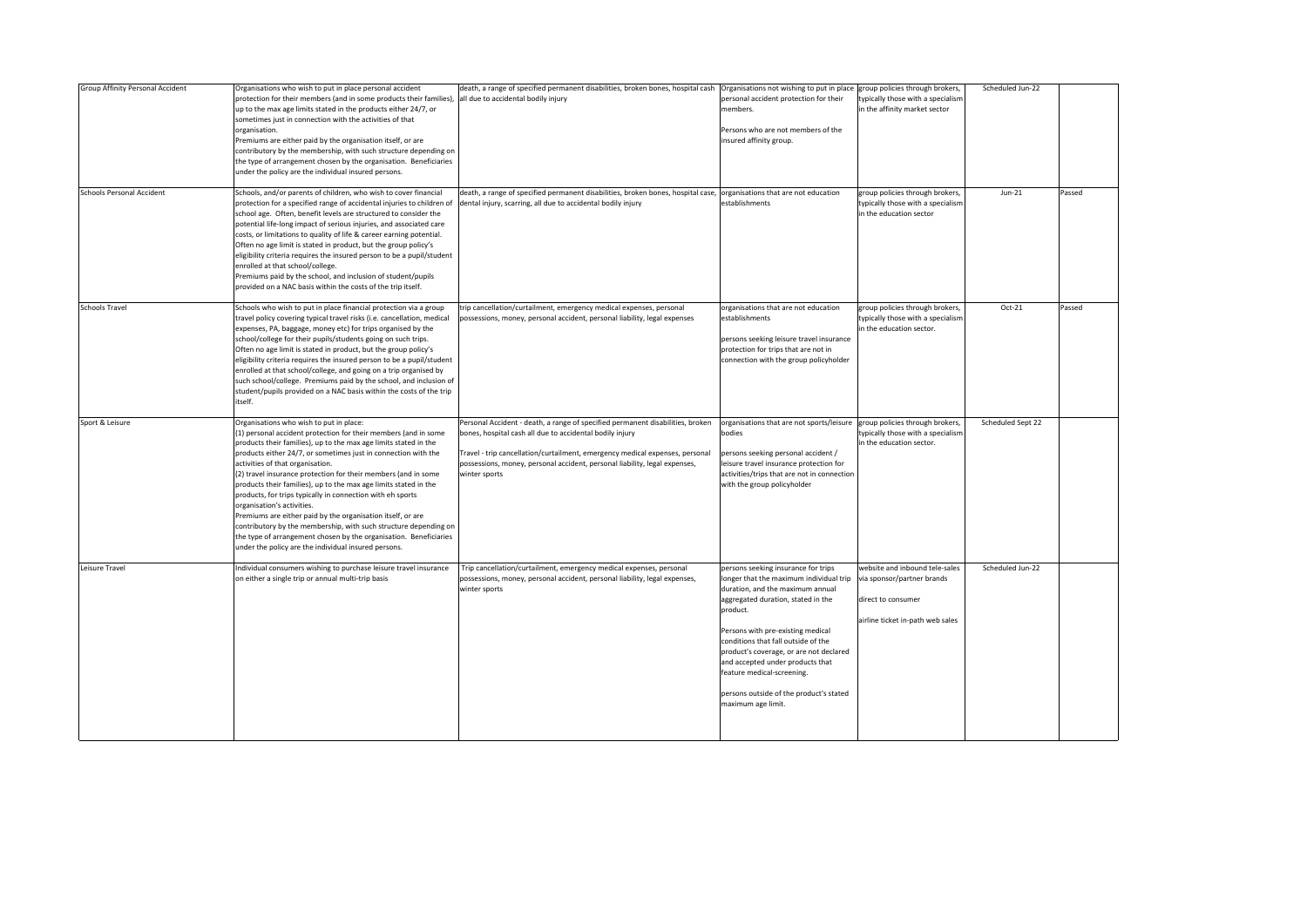| VEB On-Line                                               | insurance products available to their staff for voluntary purchase<br>via a Chubb-managed website, rather than an employer-controlled<br>flexible benefits e-platform                                                                                                                                                                                                                                                                                                                                                                                                                                                                                                                                                                                                                                                                                    | Employers who wish to make Personal Accident &/or Leisure Travel Personal Accident - death, a range of specified permanent disabilities, broken<br>bones, hospital cash all due to accidental bodily injury<br>Leisure Travel - trip cancellation/curtailment, emergency medical expenses,<br>personal possessions, money, personal accident, personal liability, legal<br>expenses                                                                                                                                                                                                                                                                                                                                                                                                                                                                                                                                                                                                      | Personal Accident & Leisure Travel -<br>persons who are not employees of the<br>designated employer group policyholder<br>eisure Travel:-<br>Persons seeking business trip insurance.<br>Persons seeking leisure travel cover for<br>more than a total of 60 days per trip,<br>max 90 days per year in total.<br>Persons travelling against medical<br>advice. | individual policy sales via<br>Chubb-managed website | Dec-21           | Passed |
|-----------------------------------------------------------|----------------------------------------------------------------------------------------------------------------------------------------------------------------------------------------------------------------------------------------------------------------------------------------------------------------------------------------------------------------------------------------------------------------------------------------------------------------------------------------------------------------------------------------------------------------------------------------------------------------------------------------------------------------------------------------------------------------------------------------------------------------------------------------------------------------------------------------------------------|------------------------------------------------------------------------------------------------------------------------------------------------------------------------------------------------------------------------------------------------------------------------------------------------------------------------------------------------------------------------------------------------------------------------------------------------------------------------------------------------------------------------------------------------------------------------------------------------------------------------------------------------------------------------------------------------------------------------------------------------------------------------------------------------------------------------------------------------------------------------------------------------------------------------------------------------------------------------------------------|----------------------------------------------------------------------------------------------------------------------------------------------------------------------------------------------------------------------------------------------------------------------------------------------------------------------------------------------------------------|------------------------------------------------------|------------------|--------|
| <b>Personal Risk Services</b><br>Initial - Buildings Only | The Chubb Initial product is designed for young professionals,<br>typical age range of late 20's to early 30's. Professions would<br>include those starting out in their careers for example junior<br>bankers, insurance executives. Typical premium range of between<br>£1,500 to £4,000, with no minimum premium. In terms of<br>characteristics, a Chubb customer would usually be cash rich and<br>time poor. They would usually have a good understanding of risk<br>in relation to asset value and would value professional advice that<br>is given to them. This customer demographic would have a good<br>level of literacy and would be able to understand financial products<br>and services and see the value of the coverages provided v. price.                                                                                            | In the event of a total loss, costs will be paid to rebuild the home, even if the<br>sum insured on the schedule is higher. In addition if your unable to live in<br>your home whilst repairs are being carried out, then reasonable costs for<br>comparable accommodation for you and/or your pets will be covered.<br>Up to £25,000 to trace a leak of oil / water or gas from within your home and<br>then repair any damage caused.<br>Cost of the loss of oil / metered water, if this escapes from your household<br>heating / water system.<br>Damage to your land and/or water if it is polluted due to a sudden and<br>identifiable oil leak                                                                                                                                                                                                                                                                                                                                    | This product is not suitable for the mass<br>market customer segment                                                                                                                                                                                                                                                                                           | This product is only available<br>via brokers        | Scheduled Jun-22 |        |
| Masterpiece - Buildings Only                              | The Chubb Masterpiece product is designed for customers with<br>established wealth. These customers are likely to be our future<br>Signature customers and they would be 40+ with professions such<br>as lawyers, accountants and managing directors. Typical premium<br>range of £4,000 to £10,000 (may be inc this to £15,000<br>imminently). This sector accounts for approx. 60% of our customer<br>base. In terms of characteristics, a Chubb customer would usually<br>be cash rich and time poor. They would usually have a good<br>understanding of risk in relation to asset value and would value<br>professional advice that is given to them. This customer<br>demographic would have a good level of literacy and would be able<br>to understand financial products and services and see the value of<br>the coverages provided v. price.   | In the event of a total loss, costs will be paid to rebuild the home, even if the<br>sum insured on the schedule is higher. In addition if your unable to live in<br>your home whilst repairs are being carried out, then reasonable costs for<br>comparable accommodation for you and/or your pets will be covered<br>Unlimited cover to trace a leak of oil / water or gas from within your home and<br>then repair any damage caused.<br>Cost of the loss of oil / metered water, if this escapes from your household<br>heating / water system.<br>Damage to your land and/or water if it is polluted due to a sudden and<br>identifiable oil leak.<br>Worldwide public liability coverage provided at £2m, with option to increase<br>to £5m or £10m<br>Legal Expenses coverage provided up to £100,000 for legal expenses claims.                                                                                                                                                  | This product is not suitable for the mass<br>market customer segment                                                                                                                                                                                                                                                                                           | This product is only available<br>via brokers        | Schedued Jun-22  |        |
| Signature - Buildings Only                                | The Chubb Signature product is designed for our ultra high net<br>worth customers. These customers are extremely wealth and<br>typical profiles of these customers are that they are international<br>bankers, oligarchs as examples. The typical premium range for<br>Signature is currently £10,000 but may soon be increasing to<br>£15,000 +. This sector accounts for approx. 35% of our customer<br>base. In terms of characteristics, a Chubb customer would usually<br>be cash rich and time poor. They would usually have a good<br>understanding of risk in relation to asset value and would value<br>professional advice that is given to them. This customer<br>demographic would have a good level of literacy and would be able<br>to understand financial products and services and see the value of<br>the coverages provided v. price. | n the event of a total loss, costs will be paid to rebuild the home, even if the<br>sum insured on the schedule is higher. In addition if your unable to live in<br>your home whilst repairs are being carried out, then reasonable costs for<br>comparable accommodation for you and/or your pets will be covered.<br>Unlimited cover to trace a leak of oil / water or gas from within your home and<br>then repair any damage caused.<br>Cost of the loss of oil / metered water, if this escapes from your household<br>heating / water system.<br>Damage to your land and/or water if it is polluted due to a sudden and<br>identifiable oil leak.<br>Worldwide public liability coverage provided at £10m<br>Legal Expenses coverage provided up to £500,000 for legal expenses claim                                                                                                                                                                                              | This product is not suitable for the mass<br>market customer segment                                                                                                                                                                                                                                                                                           | This product is only available<br>via brokers        | Schedued Jun-22  |        |
| Initial - Contents & VAC only                             | The Chubb Initial product is designed for young professionals,<br>typical age range of late 20's to early 30's. Professions would<br>include those starting out in their careers for example junior<br>bankers, insurance executives. Typical premium range of between<br>£1,500 to £4,000, with no minimum premium. In terms of<br>characteristics, a Chubb customer would usually be cash rich and<br>time poor. They would usually have a good understanding of risk<br>in relation to asset value and would value professional advice that<br>is given to them. This customer demographic would have a good<br>level of literacy and would be able to understand financial products<br>and services and see the value of the coverages provided v. price.                                                                                            | Contents and valuables covered up to the agreed sum insured.<br>Newly acquired contents are covered up to 20% of the sum insured on the<br>schedule.<br>Cover is provided on an extended replacement cost basis for up to £500,000<br>more than the sum insured on your schedule, if you are underinsured for an<br>item of fine art, that is lost, stolen, or damaged beyond repair.<br>Newly acquired valuables are automatically covered up to 25% of the specified<br>sum insured for each category of valuable articles.<br>Worldwide public liability coverage provided at £2m, with option to increase<br>to £5m or £10m.<br>Legal Expenses coverage provided up to £50,000 for legal expenses claims.<br>Family protection cover is provided for loss and emotional trauma resulting<br>from carjacking, aggravated burglary, child abduction, air and road rage for<br>you and your family. Includes accidental death and permanent life change<br>injuries cover up to £50,000 | This product is not suitable for the mass<br>narket customer segment                                                                                                                                                                                                                                                                                           | This product is only available<br>via brokers        | Schedued Jun-22  |        |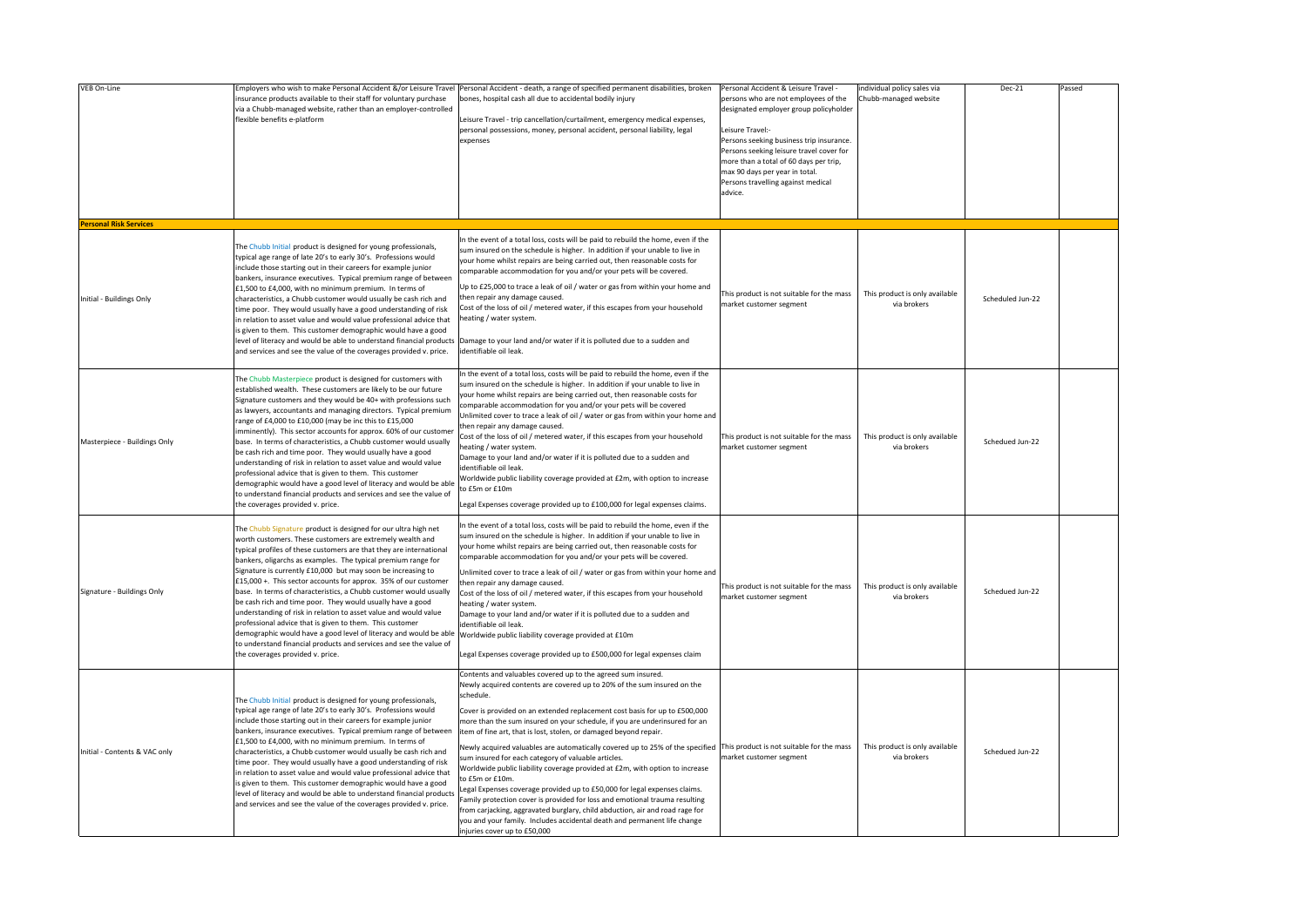| Masterpiece - Contents & VAC only   | The Chubb Masterpiece product is designed for customers with<br>established wealth. These customers are likely to be our future<br>Signature customers and they would be 40+ with professions such<br>as lawyers, accountants and managing directors. Typical premium<br>range of £4,000 to £10,000 (may be inc this to £15,000<br>imminently). This sector accounts for approx. 60% of our customer<br>base.                                                                                                                                                                                                                                                                                                                                                 | Contents and valuables covered up to the agreed sum insured.<br>Newly acquired contents are covered up to 25% of the sum insured on the<br>schedule. In addition we provide extended replacement cost cover, which is<br>up to 25% more than the sum insured on your schedule, if you are<br>underinsured following a loss.<br>Cover is provided on an extended replacement cost basis for up to £2,000,000<br>more than the sum insured on your schedule, if you are underinsured for an<br>item of fine art, that is lost, stolen, or damaged beyond repair.<br>Newly acquired valuables are automatically covered up to 25% of the specified<br>sum insured for each category of valuable articles.<br>Worldwide public liability coverage provided at £2m, with option to increase<br>to £5m or £10m.<br>Legal Expenses coverage provided up to £100,000 for legal expenses claims.<br>Family protection cover is provided for loss and emotional trauma resulting<br>from carjacking, aggravated burglary, child abduction, air and road rage for<br>you and your family. Includes accidental death and permanent life change<br>injuries cover up to £100,000<br>Annual Travel (with winter sports), including cancellation cover up to £10,000<br>per family member, emergency repatriation and medical expenses up to<br>£10,000,000 per person                                                                                                                                                                                                                                                                                            | This product is not suitable for the mass<br>market customer segment | This product is only available<br>Schedued Jun-22<br>via brokers |  |
|-------------------------------------|---------------------------------------------------------------------------------------------------------------------------------------------------------------------------------------------------------------------------------------------------------------------------------------------------------------------------------------------------------------------------------------------------------------------------------------------------------------------------------------------------------------------------------------------------------------------------------------------------------------------------------------------------------------------------------------------------------------------------------------------------------------|----------------------------------------------------------------------------------------------------------------------------------------------------------------------------------------------------------------------------------------------------------------------------------------------------------------------------------------------------------------------------------------------------------------------------------------------------------------------------------------------------------------------------------------------------------------------------------------------------------------------------------------------------------------------------------------------------------------------------------------------------------------------------------------------------------------------------------------------------------------------------------------------------------------------------------------------------------------------------------------------------------------------------------------------------------------------------------------------------------------------------------------------------------------------------------------------------------------------------------------------------------------------------------------------------------------------------------------------------------------------------------------------------------------------------------------------------------------------------------------------------------------------------------------------------------------------------------------------------------------------------------------------------|----------------------------------------------------------------------|------------------------------------------------------------------|--|
| Signature - Contents & VAC only     | The Chubb Signature product is designed for our ultra high net<br>worth customers. These customers are extremely wealth and<br>typical profiles of these customers are that they are international<br>bankers, oligarchs as examples. The typical premium range for<br>Signature is currently £10,000 but may soon be increasing to<br>£15,000 +. This sector accounts for approx. 35% of our customer<br>base.                                                                                                                                                                                                                                                                                                                                               | Contents and valuables covered up to the agreed sum insured.<br>Newly acquired contents are covered up to 25% of the sum insured on the<br>schedule. In addition we provide extended replacement cost cover, which is<br>up to 25% more than the sum insured on your schedule, if you are<br>underinsured following a loss.<br>Cover is provided on an extended replacement cost basis for up to £5,000,000<br>more than the sum insured on your schedule, if you are underinsured for an<br>item of fine art, that is lost, stolen, or damaged beyond repair.<br>Newly acquired valuables are automatically covered up to 25% of the specified<br>sum insured for each category of valuable articles.<br>Worldwide public liability coverage provided at £10m.<br>Legal Expenses coverage provided up to £500,000 for legal expenses claims.<br>Family protection cover is provided for loss and emotional trauma resulting<br>from carjacking, aggravated burglary, child abduction, air and road rage for<br>you and your family. Includes accidental death and permanent life change<br>injuries cover up to £100,000<br>Annual Travel (with winter sports), including cancellation cover up to £15,000<br>per family member, emergency repatriation and medical expenses up to<br>£10,000,000 per person.                                                                                                                                                                                                                                                                                                                                     | This product is not suitable for the mass<br>market customer segment | This product is only available<br>Schedued Jun-22<br>via brokers |  |
| Initial - Buildings, Contents & VAC | The Chubb Initial product is designed for young professionals,<br>typical age range of late 20's to early 30's. Professions would<br>include those starting out in their careers for example junior<br>bankers, insurance executives. Typical premium range of between<br>£1,500 to £4,000, with no minimum premium. In terms of<br>characteristics, a Chubb customer would usually be cash rich and<br>time poor. They would usually have a good understanding of risk<br>in relation to asset value and would value professional advice that<br>is given to them. This customer demographic would have a good<br>level of literacy and would be able to understand financial products<br>and services and see the value of the coverages provided v. price. | In the event of a total loss, costs will be paid to rebuild the home, even if the<br>sum insured on the schedule is higher. In addition if your unable to live in<br>your home whilst repairs are being carried out, then reasonable costs for<br>comparable accommodation for you and/or your pets will be covered.<br>Up to £25,000 to trace a leak of oil / water or gas from within your home and<br>then repair any damage caused.<br>Cost of the loss of oil / metered water, if this escapes from your household<br>heating / water system.<br>Damage to your land and/or water if it is polluted due to a sudden and<br>identifiable oil leak. Contents and valuables covered up to the agreed sum<br>insured.<br>Newly acquired contents are covered up to 20% of the sum insured on the<br>schedule.<br>Cover is provided on an extended replacement cost basis for up to £500,000<br>more than the sum insured on your schedule, if you are underinsured for an<br>item of fine art, that is lost, stolen, or damaged beyond repair.<br>Newly acquired valuables are automatically covered up to 25% of the specified<br>sum insured for each category of valuable articles.<br>Worldwide public liability coverage provided at £2m, with option to increase<br>to £5m or £10m.<br>Legal Expenses coverage provided up to £50,000 for legal expenses claims.<br>Family protection cover is provided for loss and emotional trauma resulting<br>from carjacking, aggravated burglary, child abduction, air and road rage for<br>you and your family. Includes accidental death and permanent life change<br>injuries cover up to £50,000 | This product is not suitable for the mass<br>market customer segment | This product is only available<br>Schedued Jun-22<br>via brokers |  |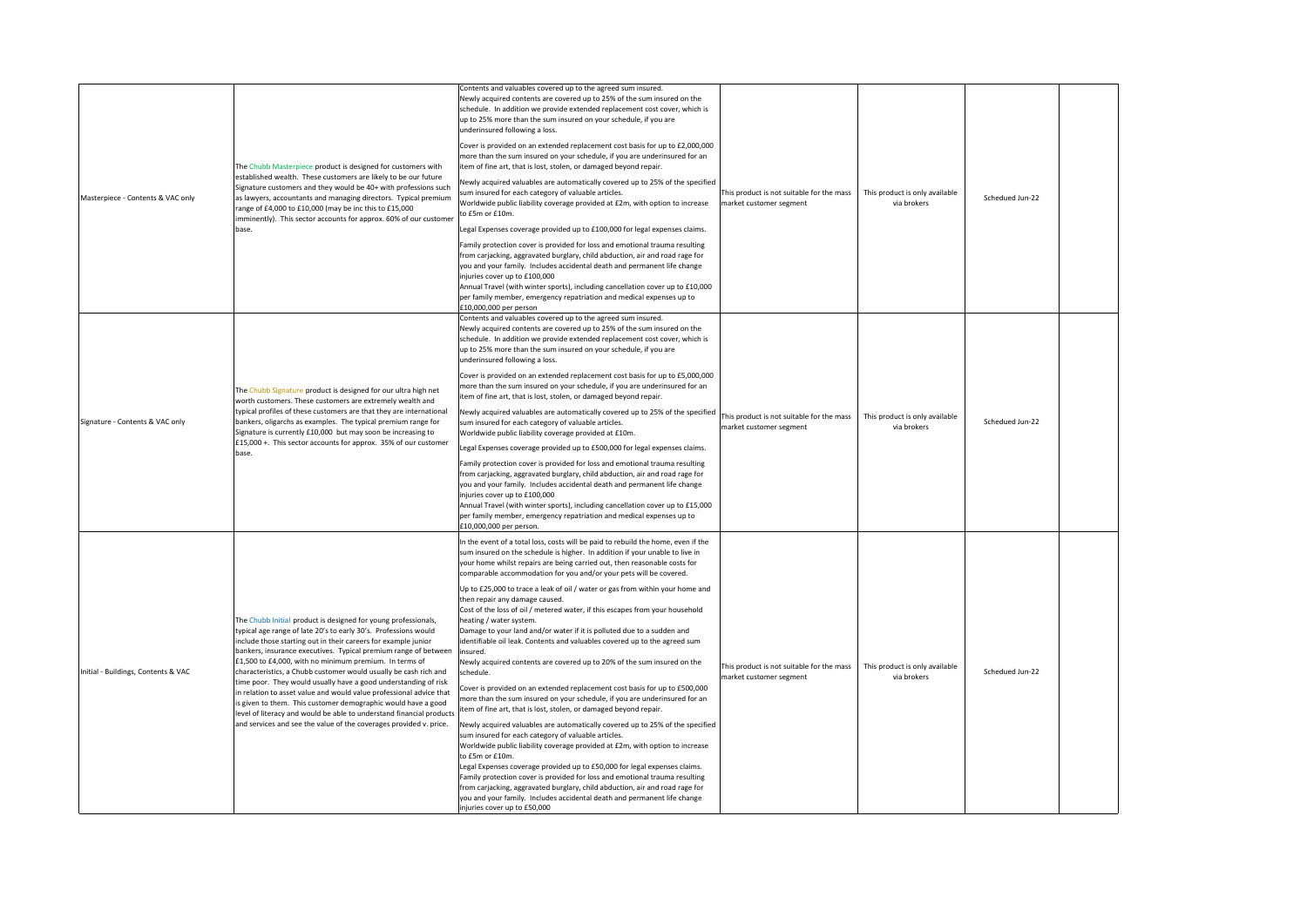| Masterpiece - Buildings, Contents & VAC | The Chubb Masterpiece product is designed for customers with<br>established wealth. These customers are likely to be our future<br>Signature customers and they would be 40+ with professions such<br>as lawyers, accountants and managing directors. Typical premium<br>range of £4,000 to £10,000 (may be inc this to £15,000<br>imminently). This sector accounts for approx. 60% of our customer<br>base.   | In the event of a total loss, costs will be paid to rebuild the home, even if the<br>sum insured on the schedule is higher. In addition if your unable to live in<br>your home whilst repairs are being carried out, then reasonable costs for<br>comparable accommodation for you and/or your pets will be covered<br>Unlimited cover to trace a leak of oil / water or gas from within your home and<br>then repair any damage caused.<br>Cost of the loss of oil / metered water, if this escapes from your household<br>heating / water system. Contents and valuables covered up to the agreed sum<br>insured.<br>Newly acquired contents are covered up to 25% of the sum insured on the<br>schedule. In addition we provide extended replacement cost cover, which is<br>up to 25% more than the sum insured on your schedule, if you are<br>underinsured following a loss.<br>Cover is provided on an extended replacement cost basis for up to £2,000,000<br>more than the sum insured on your schedule, if you are underinsured for an<br>item of fine art, that is lost, stolen, or damaged beyond repair.<br>Newly acquired valuables are automatically covered up to 25% of the specified This product is not suitable for the mass<br>sum insured for each category of valuable articles.<br>Worldwide public liability coverage provided at £2m, with option to increase<br>to £5m or £10m.<br>Legal Expenses coverage provided up to £100,000 for legal expenses claims.<br>Family protection cover is provided for loss and emotional trauma resulting<br>from carjacking, aggravated burglary, child abduction, air and road rage for<br>you and your family. Includes accidental death and permanent life change<br>injuries cover up to £100,000<br>Annual Travel (with winter sports), including cancellation cover up to £10,000<br>per family member, emergency repatriation and medical expenses up to<br>£10,000,000 per person<br>Damage to your land and/or water if it is polluted due to a sudden and<br>identifiable oil leak.<br>Worldwide public liability coverage provided at £2m, with option to increase<br>to £5m or £10m<br>Legal Expenses coverage provided up to £100,000 for legal expenses claims. | market customer segment                                              | This product is only available<br>via brokers | Schedued Jun-22 |  |
|-----------------------------------------|-----------------------------------------------------------------------------------------------------------------------------------------------------------------------------------------------------------------------------------------------------------------------------------------------------------------------------------------------------------------------------------------------------------------|----------------------------------------------------------------------------------------------------------------------------------------------------------------------------------------------------------------------------------------------------------------------------------------------------------------------------------------------------------------------------------------------------------------------------------------------------------------------------------------------------------------------------------------------------------------------------------------------------------------------------------------------------------------------------------------------------------------------------------------------------------------------------------------------------------------------------------------------------------------------------------------------------------------------------------------------------------------------------------------------------------------------------------------------------------------------------------------------------------------------------------------------------------------------------------------------------------------------------------------------------------------------------------------------------------------------------------------------------------------------------------------------------------------------------------------------------------------------------------------------------------------------------------------------------------------------------------------------------------------------------------------------------------------------------------------------------------------------------------------------------------------------------------------------------------------------------------------------------------------------------------------------------------------------------------------------------------------------------------------------------------------------------------------------------------------------------------------------------------------------------------------------------------------------------------------------------------------------------------------------|----------------------------------------------------------------------|-----------------------------------------------|-----------------|--|
| Signature - Buildings, Contents & VAC   | The Chubb Signature product is designed for our ultra high net<br>worth customers. These customers are extremely wealth and<br>typical profiles of these customers are that they are international<br>bankers, oligarchs as examples. The typical premium range for<br>Signature is currently £10,000 but may soon be increasing to<br>£15,000 +. This sector accounts for approx. 35% of our customer<br>base. | In the event of a total loss, costs will be paid to rebuild the home, even if the<br>sum insured on the schedule is higher. In addition if your unable to live in<br>your home whilst repairs are being carried out, then reasonable costs for<br>comparable accommodation for you and/or your pets will be covered.<br>Unlimited cover to trace a leak of oil / water or gas from within your home and<br>then repair any damage caused.<br>Cost of the loss of oil / metered water, if this escapes from your household<br>heating / water system.<br>Damage to your land and/or water if it is polluted due to a sudden and<br>identifiable oil leak.<br>Worldwide public liability coverage provided at £10m<br>Legal Expenses coverage provided up to £500,000 for legal expenses claim<br>Contents and valuables covered up to the agreed sum insured.<br>Newly acquired contents are covered up to 25% of the sum insured on the<br>schedule. In addition we provide extended replacement cost cover, which is<br>up to 25% more than the sum insured on your schedule, if you are<br>underinsured following a loss.<br>Cover is provided on an extended replacement cost basis for up to £5,000,000<br>more than the sum insured on your schedule, if you are underinsured for an<br>item of fine art, that is lost, stolen, or damaged beyond repair.<br>Newly acquired valuables are automatically covered up to 25% of the specified<br>sum insured for each category of valuable articles.<br>Worldwide public liability coverage provided at £10m.<br>Legal Expenses coverage provided up to £500,000 for legal expenses claims.<br>Family protection cover is provided for loss and emotional trauma resulting<br>from carjacking, aggravated burglary, child abduction, air and road rage for<br>you and your family. Includes accidental death and permanent life change<br>injuries cover up to £100,000<br>Annual Travel (with winter sports), including cancellation cover up to £15,000<br>per family member, emergency repatriation and medical expenses up to<br>£10,000,000 per person.                                                                                                                               | This product is not suitable for the mass<br>market customer segment | This product is only available<br>via brokers | Schedued Jun-22 |  |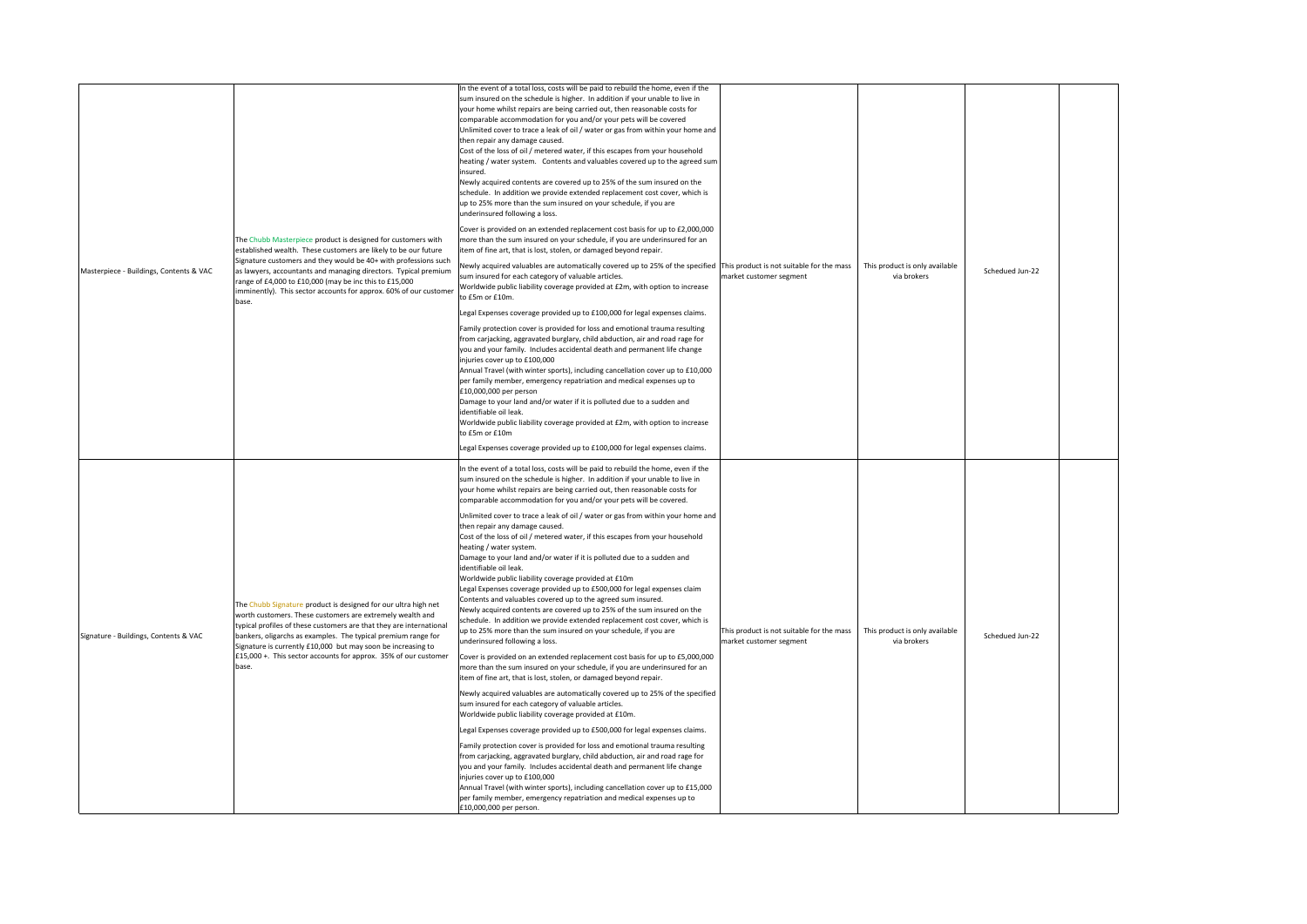| Masterpiece - Motor                  | The Chubb Masterpiece product would be suitable for those<br>customers who have 1 or 2 vehicles per family used daily, with the<br>potential of a sports / classic vehicle which is used only very<br>occasionally. In addition customers in this segment are likely to be<br>our Signature customers of the future and would be 40+ years of<br>age, with professions such as lawyers, accountants and managing<br>directors.                                                                                                                                                                                                                                                                                                                                         | The Chubb Masterpiece motor products offer extensive cover and asset<br>protection, which in turn provides the customer with peace of mind, in the<br>event of a motor vehicle loss.<br>This insurance contract provides physical damage, fire and theft cover to the<br>insured vehicle (s), following an accident or loss.<br>It should be noted that the products on offer, provider far wider cover than<br>the standard market and these customers want to insure their valued vehicles,<br>whether these are modern vehicles, modern classics, or classic vehicles. These<br>vehicles are often treasured and well cared for vehicles, where the customer<br>wants only the best cover for them.<br>Due to the covers offered under these motor products, distribution is solely via<br>ntermediaries and cannot be obtained on a direct to customer basis. | Typically this motor product would not<br>be suitable for:<br>Young and inexperienced drivers<br>- Mass market<br>- Drivers with previous driving bans /<br>totting up offences<br>Customers who want to pay a low<br>premium<br>Customers who want cover other than<br>Comprehensive<br>Single vehicle high performance<br>vehicles to be insured in isolation (for<br>example Bugatti Veyron, Ferrari).<br>Single vehicle high performance<br>vehicles to be insured in isolation where<br>it is the main day to day vehicle. | This product is only available<br>via brokers        | Schedued Jun-22 |
|--------------------------------------|------------------------------------------------------------------------------------------------------------------------------------------------------------------------------------------------------------------------------------------------------------------------------------------------------------------------------------------------------------------------------------------------------------------------------------------------------------------------------------------------------------------------------------------------------------------------------------------------------------------------------------------------------------------------------------------------------------------------------------------------------------------------|-------------------------------------------------------------------------------------------------------------------------------------------------------------------------------------------------------------------------------------------------------------------------------------------------------------------------------------------------------------------------------------------------------------------------------------------------------------------------------------------------------------------------------------------------------------------------------------------------------------------------------------------------------------------------------------------------------------------------------------------------------------------------------------------------------------------------------------------------------------------|---------------------------------------------------------------------------------------------------------------------------------------------------------------------------------------------------------------------------------------------------------------------------------------------------------------------------------------------------------------------------------------------------------------------------------------------------------------------------------------------------------------------------------|------------------------------------------------------|-----------------|
| Signature - Motor                    | The Chubb Signature product would be suitable for those<br>customers that have 4 + vehicles and often would have paid<br>£75,000 + for one vehicle when new. Most of these customers<br>would have additional performance or sports cars. Customers<br>wishing to purchase this product are often high net worth,<br>extremely wealthy and profiles would include international bankers<br>and oligarchs' as examples.                                                                                                                                                                                                                                                                                                                                                 | The Chubb Signature motor products offer extensive cover and asset<br>protection, which in turn provides the customer with peace of mind, in the<br>event of a motor vehicle loss.<br>This insurance contract provides physical damage, fire and theft cover to the<br>insured vehicle (s), following an accident or loss.<br>It should be noted that the products on offer, provider far wider cover than<br>the standard market and these customers want to insure their valued vehicles.<br>whether these are modern vehicles, modern classics, or classic vehicles. These<br>vehicles are often treasured and well cared for vehicles, where the customer<br>wants only the best cover for them.<br>Due to the covers offered under these motor products, distribution is solely via<br>intermediaries and cannot be obtained on a direct to customer basis.  | Typically this motor product would not<br>be suitable for:<br>Young and inexperienced drivers<br>Mass market<br>- Drivers with previous driving bans /<br>totting up offences<br>Customers who want to pay a low<br>premium<br>- Customers who want cover other than<br>Comprehensive<br>Single vehicle high performance<br>vehicles to be insured in isolation (for<br>example Bugatti Veyron, Ferrari).<br>Single vehicle high performance<br>vehicles to be insured in isolation where<br>it is the main day to day vehicle. | This product is only available<br>via brokers        | Schedued Jun-22 |
| Classic Car                          | A target Chubb client is not only defined by owning a classic car,<br>but more importantly by a number of 'characteristics' that they<br>display. The ideal client will have multiple vehicles and garage the<br>higher value vehicles. They need to have had a full driving licence<br>for a minimum of 5 years and limited or no claims or motoring<br>conviction record. The classic car will not be main use and will do<br>no more than 5,000 miles per annum.                                                                                                                                                                                                                                                                                                    | This Classic Car product covers vehicles on an agreed value basis and includes<br>nany features that are suitable for Classic Car Owners like Classic Rally cover,<br>Diminution in value and Extended Reinstatement Value. ERV for example is a<br>cover that enables a classic car owner to have the option to repair the car<br>following a covered loss even if the cost is up to 120% of the agreed value. This<br>means the client can keep their prized possession rather than writing it off,<br>which a standard policy would when the cost of the claim is 70% or more of<br>the agreed value.                                                                                                                                                                                                                                                          | This product would not be suitable for<br>modern vehicles, or for drivers under the<br>age of 30                                                                                                                                                                                                                                                                                                                                                                                                                                | This product is only available<br>via brokers        | Schedued Jun-22 |
| Specalist Masterpiece Buildings Only | The product is designed for customers with established wealth.<br>These customers are likely to be our future Signature customers<br>and they would be 40+ with professions such as lawyers,<br>accountants and managing directors. Typical premium range of<br>£4,000 to £10,000 (may be inc this to £15,000 imminently). In<br>terms of characteristics, a Chubb customer would usually be cash<br>rich and time poor. They would usually have a good understanding<br>of risk in relation to asset value and would value professional<br>advice that is given to them. This customer demographic would<br>have a good level of literacy and would be able to understand<br>financial products and services and see the value of the coverages<br>provided v. price. | In the event of a total loss, costs will be paid to rebuild the home, even if the<br>sum insured on the schedule is higher. In addition if your unable to live in<br>your home whilst repairs are being carried out, then reasonable costs for<br>comparable accommodation for you and/or your pets will be covered<br>Unlimited cover to trace a leak of oil / water or gas from within your home and<br>then repair any damage caused.<br>Cost of the loss of oil / metered water, if this escapes from your household<br>heating / water system.<br>Damage to your land and/or water if it is polluted due to a sudden and<br>identifiable oil leak.<br>Worldwide public liability coverage provided at £2m, with option to increase<br>to £5m or £10m<br>Legal Expenses coverage provided up to £100,000 for legal expenses claims.                           | This product is not suitable for the mass<br>market customer segment                                                                                                                                                                                                                                                                                                                                                                                                                                                            | This product is only available<br>via select brokers | Schedued Jun-22 |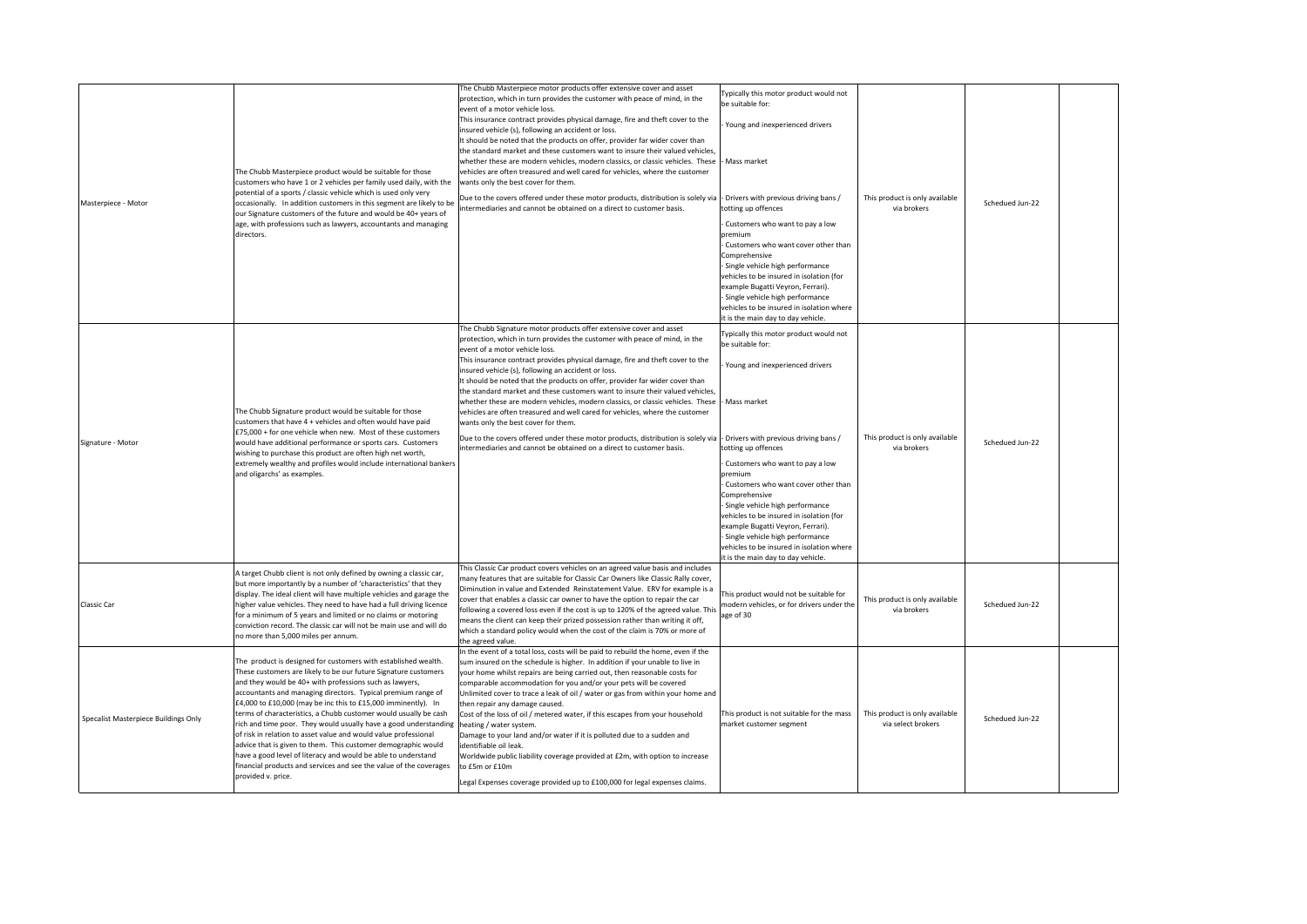| Specialist Signature Buildings Only        | The product is designed for our ultra high net worth customers.<br>These customers are extremely wealth and typical profiles of these<br>customers are that they are international bankers, oligarchs as<br>examples. The typical premium range for Signature is currently<br>£10,000 but may soon be increasing to £15,000 +. In terms of<br>characteristics, a Chubb customer would usually be cash rich and<br>time poor. They would usually have a good understanding of risk<br>in relation to asset value and would value professional advice that<br>is given to them. This customer demographic would have a good<br>level of literacy and would be able to understand financial products<br>and services and see the value of the coverages provided v. price. | In the event of a total loss, costs will be paid to rebuild the home, even if the<br>sum insured on the schedule is higher. In addition if your unable to live in<br>your home whilst repairs are being carried out, then reasonable costs for<br>comparable accommodation for you and/or your pets will be covered.<br>Unlimited cover to trace a leak of oil / water or gas from within your home and<br>then repair any damage caused.<br>Cost of the loss of oil / metered water, if this escapes from your household<br>heating / water system<br>Damage to your land and/or water if it is polluted due to a sudden and<br>identifiable oil leak.<br>Worldwide public liability coverage provided at £10m<br>Legal Expenses coverage provided up to £500,000 for legal expenses claim                                                                                                                                                                                                                                                                                                                                                                                                                                                                                                                    | This product is not suitable for the mass<br>market customer segment | This product is only available<br>via select brokers | Schedued Jun-22 |  |
|--------------------------------------------|-------------------------------------------------------------------------------------------------------------------------------------------------------------------------------------------------------------------------------------------------------------------------------------------------------------------------------------------------------------------------------------------------------------------------------------------------------------------------------------------------------------------------------------------------------------------------------------------------------------------------------------------------------------------------------------------------------------------------------------------------------------------------|----------------------------------------------------------------------------------------------------------------------------------------------------------------------------------------------------------------------------------------------------------------------------------------------------------------------------------------------------------------------------------------------------------------------------------------------------------------------------------------------------------------------------------------------------------------------------------------------------------------------------------------------------------------------------------------------------------------------------------------------------------------------------------------------------------------------------------------------------------------------------------------------------------------------------------------------------------------------------------------------------------------------------------------------------------------------------------------------------------------------------------------------------------------------------------------------------------------------------------------------------------------------------------------------------------------|----------------------------------------------------------------------|------------------------------------------------------|-----------------|--|
| Specialist Masterpiece Contents & VAC only | The product is designed for customers with established wealth.<br>These customers are likely to be our future Signature customers<br>and they would be 40+ with professions such as lawyers,<br>accountants and managing directors. Typical premium range of<br>£4,000 to £10,000 (may be inc this to £15,000 imminently).                                                                                                                                                                                                                                                                                                                                                                                                                                              | Contents and valuables covered up to the agreed sum insured.<br>Newly acquired contents are covered up to 25% of the sum insured on the<br>schedule. In addition we provide extended replacement cost cover, which is<br>up to 25% more than the sum insured on your schedule, if you are<br>underinsured following a loss.<br>Cover is provided on an extended replacement cost basis for up to £5,000,000<br>more than the sum insured on your schedule, if you are underinsured for an<br>item of fine art, that is lost, stolen, or damaged beyond repair.<br>Newly acquired valuables are automatically covered up to 25% of the specified<br>sum insured for each category of valuable articles.<br>Worldwide public liability coverage provided at £10m.<br>Legal Expenses coverage provided up to £500,000 for legal expenses claims.<br>Family protection cover is provided for loss and emotional trauma resulting<br>from carjacking, aggravated burglary, child abduction, air and road rage for<br>you and your family. Includes accidental death and permanent life change<br>injuries cover up to £100,000<br>Annual Travel (with winter sports), including cancellation cover up to £10,000<br>per family member, emergency repatriation and medical expenses up to<br>£10,000,000 per person. | This product is not suitable for the mass<br>market customer segment | This product is only available<br>via select brokers | Schedued Jun-22 |  |
| Specialist Signature Contents & VAC only   | The product is designed for our ultra high net worth customers.<br>These customers are extremely wealth and typical profiles of these<br>customers are that they are international bankers, oligarchs as<br>examples. The typical premium range for Signature is currently<br>£10,000 but may soon be increasing to £15,000 +. In terms of<br>characteristics, a Chubb customer would usually be cash rich and<br>time poor. They would usually have a good understanding of risk<br>in relation to asset value and would value professional advice that<br>is given to them. This customer demographic would have a good<br>level of literacy and would be able to understand financial products<br>and services and see the value of the coverages provided v. price. | Contents and valuables covered up to the agreed sum insured.<br>Newly acquired contents are covered up to 25% of the sum insured on the<br>schedule. In addition we provide extended replacement cost cover, which is<br>up to 25% more than the sum insured on your schedule, if you are<br>underinsured following a loss.<br>Cover is provided on an extended replacement cost basis for up to £5,000,000<br>more than the sum insured on your schedule, if you are underinsured for an<br>item of fine art, that is lost, stolen, or damaged beyond repair.<br>Newly acquired valuables are automatically covered up to 25% of the specified<br>sum insured for each category of valuable articles.<br>Worldwide public liability coverage provided at £10m.<br>Legal Expenses coverage provided up to £500,000 for legal expenses claims.<br>Family protection cover is provided for loss and emotional trauma resulting<br>from carjacking, aggravated burglary, child abduction, air and road rage for<br>you and your family. Includes accidental death and permanent life change<br>injuries cover up to £100,000<br>Annual Travel (with winter sports), including cancellation cover up to £15,000<br>per family member, emergency repatriation and medical expenses up to<br>£10,000,000 per person. | This product is not suitable for the mass<br>market customer segment | This product is only available<br>via select brokers | Schedued Jun-22 |  |
|                                            |                                                                                                                                                                                                                                                                                                                                                                                                                                                                                                                                                                                                                                                                                                                                                                         | In the event of a total loss, costs will be paid to rebuild the home, even if the<br>sum insured on the schedule is higher. In addition if your unable to live in<br>your home whilst repairs are being carried out, then reasonable costs for<br>comparable accommodation for you and/or your pets will be covered<br>Unlimited cover to trace a leak of oil / water or gas from within your home and<br>then repair any damage caused.<br>Cost of the loss of oil / metered water, if this escapes from your household<br>heating / water system. Contents and valuables covered up to the agreed sum<br>insured.<br>Newly acquired contents are covered up to 25% of the sum insured on the<br>schedule. In addition we provide extended replacement cost cover, which is<br>up to 25% more than the sum insured on your schedule, if you are<br>underinsured following a loss.                                                                                                                                                                                                                                                                                                                                                                                                                             |                                                                      |                                                      |                 |  |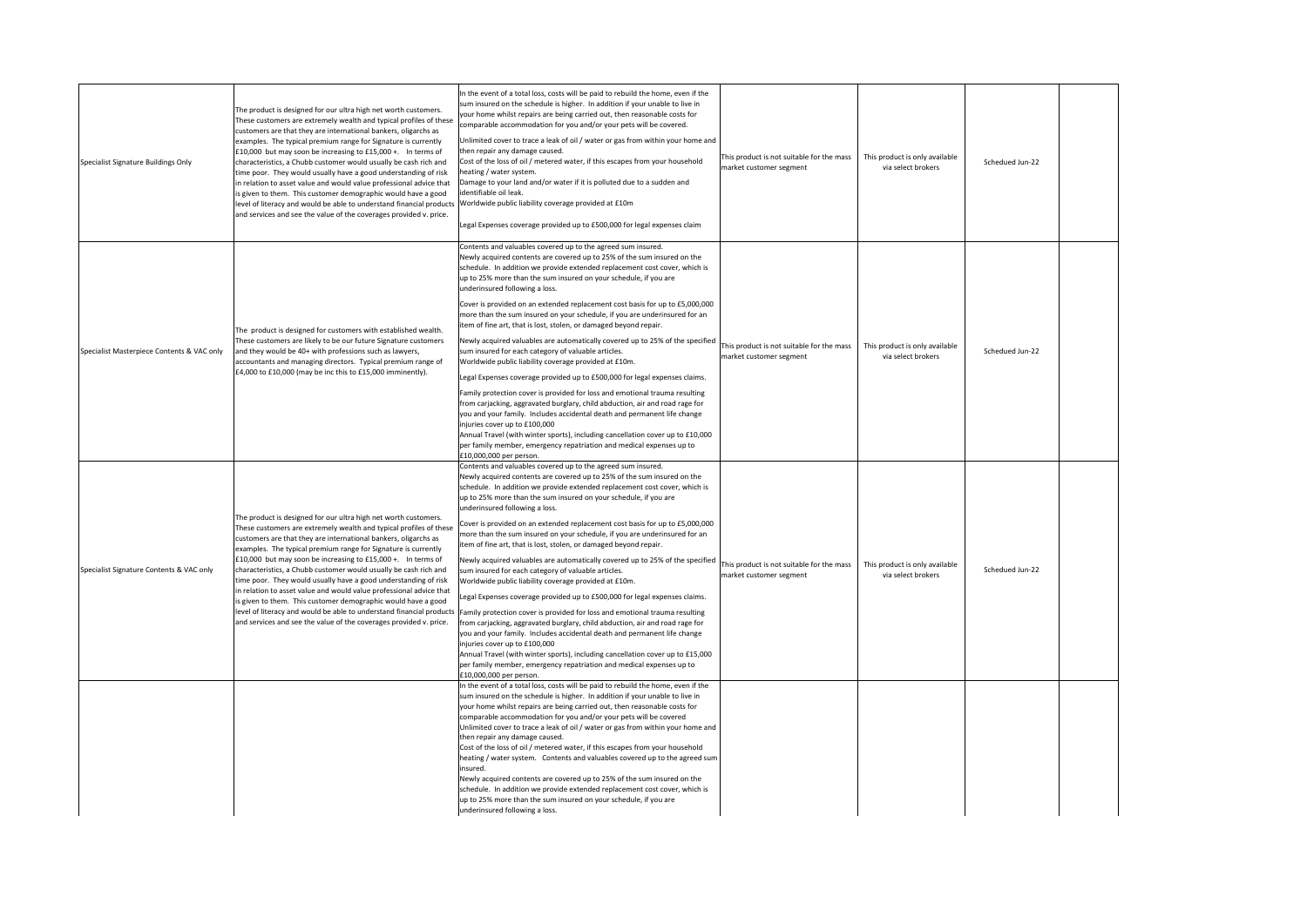| Specialist Masterpiece Buildings, Contents &<br>VAC.     | The product is designed for customers with established wealth.<br>These customers are likely to be our future Signature customers<br>and they would be 40+ with professions such as lawyers,<br>accountants and managing directors. Typical premium range of<br>£4,000 to £10,000 (may be inc this to £15,000 imminently).                                                    | Cover is provided on an extended replacement cost basis for up to £2,000,000<br>more than the sum insured on your schedule, if you are underinsured for an<br>item of fine art, that is lost, stolen, or damaged beyond repair.<br>Newly acquired valuables are automatically covered up to 25% of the specified<br>sum insured for each category of valuable articles.<br>Worldwide public liability coverage provided at £2m, with option to increase<br>to £5m or £10m.<br>Legal Expenses coverage provided up to £100,000 for legal expenses claims.<br>Family protection cover is provided for loss and emotional trauma resulting<br>from carjacking, aggravated burglary, child abduction, air and road rage for<br>you and your family. Includes accidental death and permanent life change<br>injuries cover up to £100,000<br>Annual Travel (with winter sports), including cancellation cover up to £10,000<br>per family member, emergency repatriation and medical expenses up to<br>£10,000,000 per person<br>Damage to your land and/or water if it is polluted due to a sudden and<br>identifiable oil leak.<br>Worldwide public liability coverage provided at £2m, with option to increase<br>to £5m or £10m<br>Legal Expenses coverage provided up to £100,000 for legal expenses claims.                                                                                                                                                                                                                                                                                                                                                                                                                                                                                                                                                                                                                                                                                                                                                                                                   | This product is not suitable for the mass<br>market customer segment                                                                                                                                                                                   | This product is only available<br>via select brokers | Schedued Jun-22 |  |
|----------------------------------------------------------|-------------------------------------------------------------------------------------------------------------------------------------------------------------------------------------------------------------------------------------------------------------------------------------------------------------------------------------------------------------------------------|----------------------------------------------------------------------------------------------------------------------------------------------------------------------------------------------------------------------------------------------------------------------------------------------------------------------------------------------------------------------------------------------------------------------------------------------------------------------------------------------------------------------------------------------------------------------------------------------------------------------------------------------------------------------------------------------------------------------------------------------------------------------------------------------------------------------------------------------------------------------------------------------------------------------------------------------------------------------------------------------------------------------------------------------------------------------------------------------------------------------------------------------------------------------------------------------------------------------------------------------------------------------------------------------------------------------------------------------------------------------------------------------------------------------------------------------------------------------------------------------------------------------------------------------------------------------------------------------------------------------------------------------------------------------------------------------------------------------------------------------------------------------------------------------------------------------------------------------------------------------------------------------------------------------------------------------------------------------------------------------------------------------------------------------------------------------------------------------------------------|--------------------------------------------------------------------------------------------------------------------------------------------------------------------------------------------------------------------------------------------------------|------------------------------------------------------|-----------------|--|
|                                                          | The product is designed for our ultra high net worth customers.<br>These customers are extremely wealth and typical profiles of these<br>Specialist Signature Buildings, Contents & VAC customers are that they are international bankers, oligarchs as<br>examples. The typical premium range for Signature is currently<br>£10,000 but may soon be increasing to £15,000 +. | In the event of a total loss, costs will be paid to rebuild the home, even if the<br>sum insured on the schedule is higher. In addition if your unable to live in<br>your home whilst repairs are being carried out, then reasonable costs for<br>comparable accommodation for you and/or your pets will be covered.<br>Unlimited cover to trace a leak of oil / water or gas from within your home and<br>then repair any damage caused.<br>Cost of the loss of oil / metered water, if this escapes from your household<br>heating / water system.<br>Damage to your land and/or water if it is polluted due to a sudden and<br>identifiable oil leak.<br>Worldwide public liability coverage provided at £10m<br>Legal Expenses coverage provided up to £500,000 for legal expenses claim<br>Contents and valuables covered up to the agreed sum insured.<br>Newly acquired contents are covered up to 25% of the sum insured on the<br>schedule. In addition we provide extended replacement cost cover, which is<br>up to 25% more than the sum insured on your schedule, if you are<br>underinsured following a loss.<br>Cover is provided on an extended replacement cost basis for up to £5,000,000<br>more than the sum insured on your schedule, if you are underinsured for an<br>item of fine art, that is lost, stolen, or damaged beyond repair.<br>Newly acquired valuables are automatically covered up to 25% of the specified<br>sum insured for each category of valuable articles.<br>Worldwide public liability coverage provided at £10m.<br>Legal Expenses coverage provided up to £500,000 for legal expenses claims.<br>Family protection cover is provided for loss and emotional trauma resulting<br>from carjacking, aggravated burglary, child abduction, air and road rage for<br>you and your family. Includes accidental death and permanent life change<br>injuries cover up to £100,000<br>Annual Travel (with winter sports), including cancellation cover up to £15,000<br>per family member, emergency repatriation and medical expenses up to<br>£10,000,000 per person. | This product is not suitable for the mass<br>market customer segment                                                                                                                                                                                   | This product is only available<br>via select brokers | Schedued Jun-22 |  |
| Lloyds Monaco - Masterpiece Buildings,<br>Contents & VAC | The Lloyds Masterpiece product is designed for customers with<br>established wealth. These customers will have a Masterpiece<br>policy in the UK and are likely to be our future Signature customers<br>and they would be 40+ with professions such as lawyers,<br>accountants and managing directors. These customers will require<br>a policy for their property in Monaco. | In the event of a total loss, costs will be paid to rebuild the home, even if the<br>sum insured on the schedule is higher. In addition if your unable to live in<br>your home whilst repairs are being carried out, then reasonable costs for<br>comparable accommodation for you and/or your pets will be covered.<br>Unlimited cover to trace a leak of oil / water or gas from within your home and<br>then repair any damage caused.<br>Cost of the loss of oil / metered water, if this escapes from your household<br>heating / water system.<br>Damage to your land and/or water if it is polluted due to a sudden and<br>identifiable oil leak.<br>Contents and valuables covered up to the agreed sum insured and in addition<br>we provide extended replacement cost cover, which is up to 25% more than<br>the sum insured on your schedule, if you are underinsured following a loss.                                                                                                                                                                                                                                                                                                                                                                                                                                                                                                                                                                                                                                                                                                                                                                                                                                                                                                                                                                                                                                                                                                                                                                                                             | This product is not suitable for a<br>customer who permanently resides in<br>Monaco. In addition it is not suitable for<br>a customer who requires a standalone<br>policy which also provides cover for<br>travel, liability and legal expenses cover. | This product is only available<br>via brokers        | Schedued Jun-22 |  |